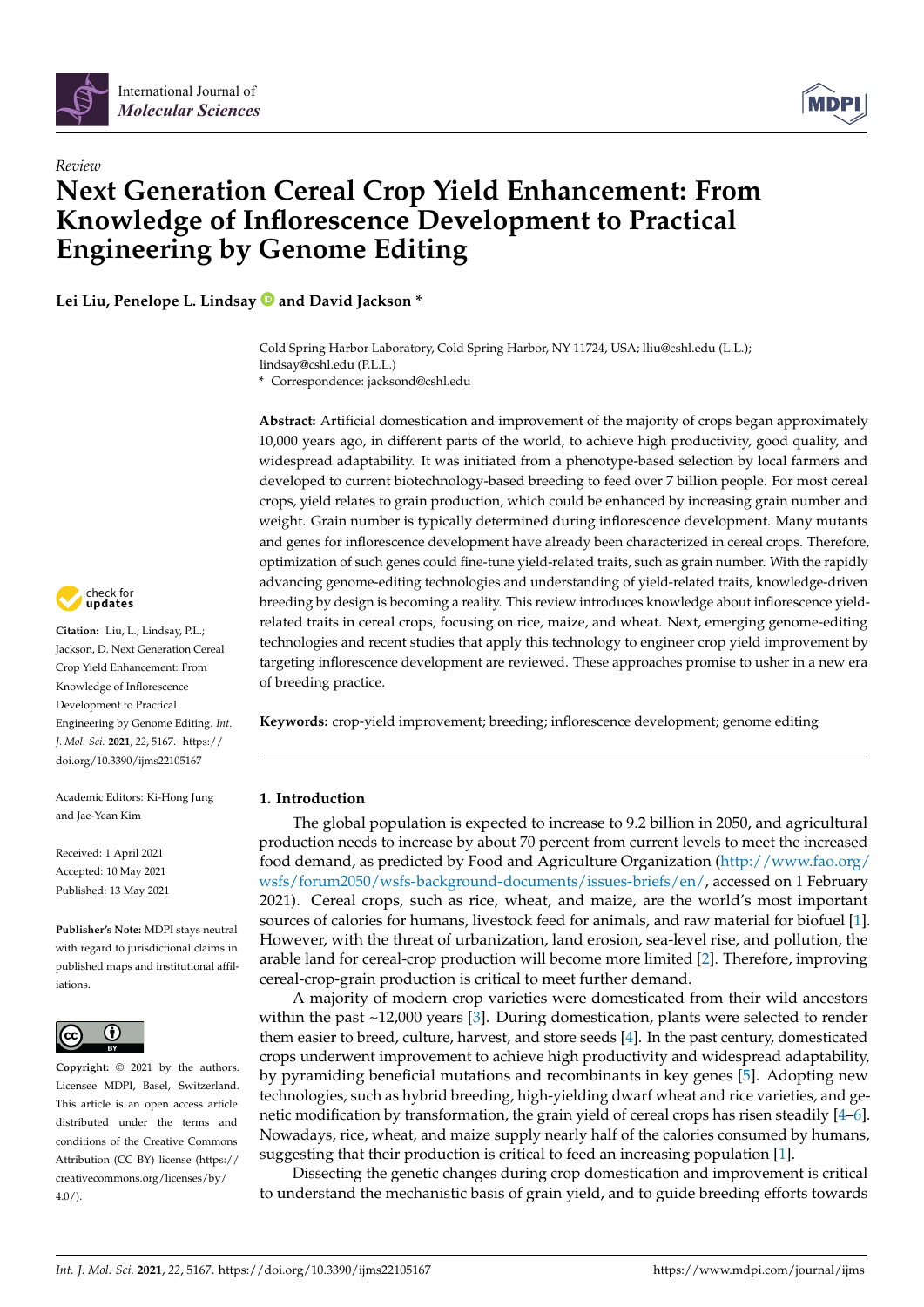developing high-yielding varieties [\[1\]](#page-11-0). Grain yield of cereal crops is a complex trait controlled by numerous quantitative trait loci (QTL). Current crop yield enhancement relies heavily on natural genetic changes [\[4,](#page-11-3)[5\]](#page-11-4). Great progress has been made in mapping and cloning these yield-related QTLs in crops [\[7–](#page-11-6)[14\]](#page-11-7). However, a majority of natural variants underlying yield-related traits have a minor effect, and those that have a greater effect may act only in specific genetic backgrounds [\[7](#page-11-6)[–14\]](#page-11-7), challenging their application in yield enhancement. On the other hand, climate change is spurring extreme environmental conditions, including drought, heat, cold, saline, and alkaline soils [\[2\]](#page-11-1). Therefore, geneticists and breeders face the challenge of enhancing the yield of cereal crops through genetic improvement of germplasm to bridge the gap between production and demand [\[2\]](#page-11-1).

For most cereal crops, yield relates to grain production. Increasing grain number and weight are two important paths to increase yield per plant [\[10,](#page-11-8)[11,](#page-11-9)[14\]](#page-11-7). Grain number is determined during inflorescence development [\[12](#page-11-10)[–15\]](#page-11-11), and mutants and genes affecting this process have already been well studied in crops such as rice and maize [\[8](#page-11-12)[,12–](#page-11-10)[15\]](#page-11-11). Recent studies suggest that we can create new beneficial alleles by genome editing to optimize the expression or function of these genes. Indeed, some of these new alleles may have a larger effect than natural alleles [\[16](#page-11-13)[–20\]](#page-12-0). These findings suggest that applying the knowledge of crop inflorescence development can help to engineer crop yield improvement, and usher in a new era of breeding practice. In this review, we focus on crop inflorescence development in rice, wheat and maize (Figure [1\)](#page-2-0), and how to use this knowledge to improve yield by increasing grain number. We also touch upon emerging technologies to efficiently genome edit diverse germplasm.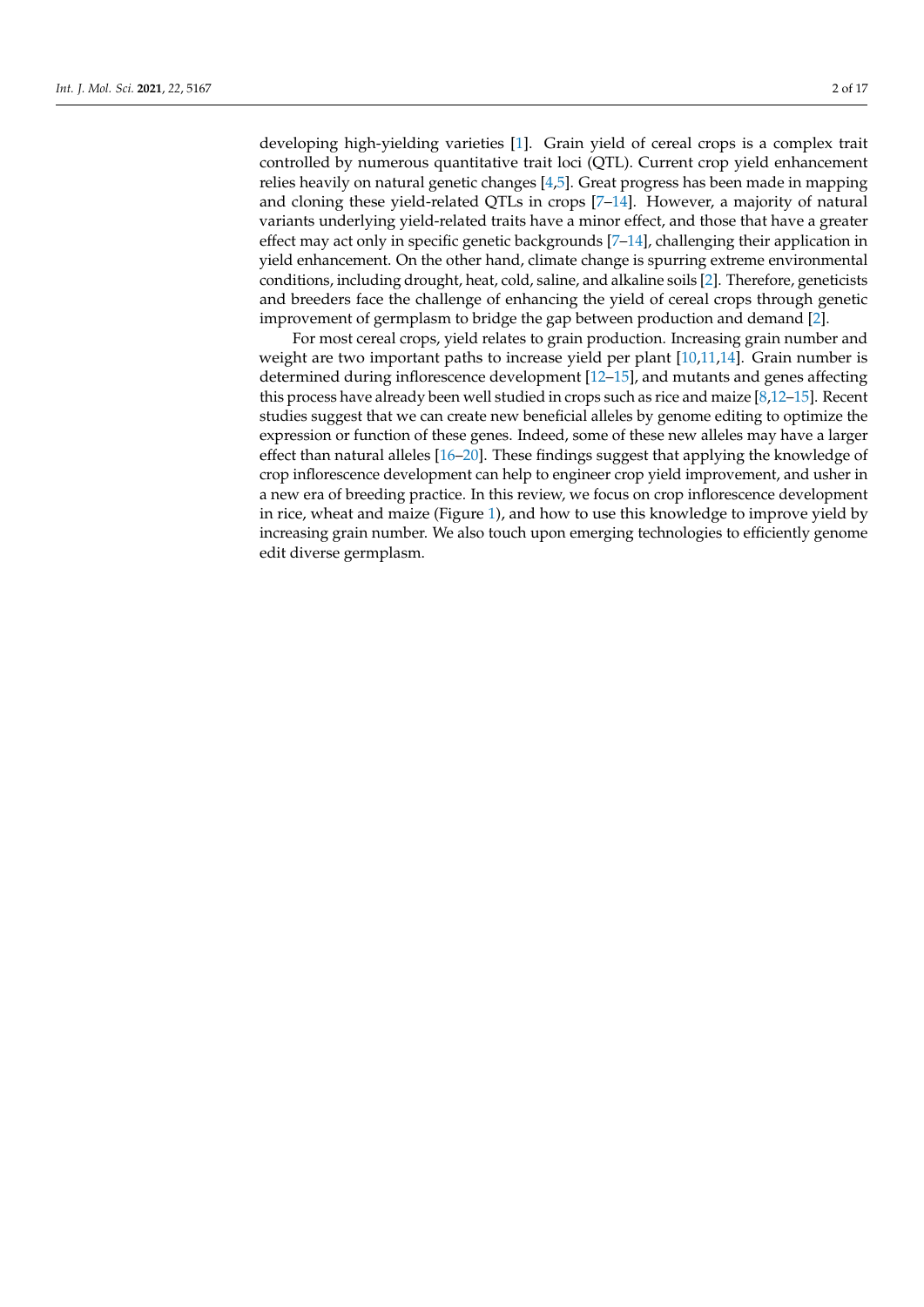<span id="page-2-0"></span>

Figure 1. Regulators of cereal inflorescence development. (A) Inflorescence meristem regulators include the receptor and receptor-like proteins TD1/FON1, FEA2, and FEA3. These proteins perceive secreted CLE peptides, including ZmCLE7/FON4 and ZmFCP1. Perception of CLE peptides restricts ZmWUS activity. Downstream signaling components of FEA2 include CT2, ZmCRN, and ZmGB1. The rice DEP1 G protein also contributes to inflorescence meristem regulation rice Dept. Contributes to inflore the protein also contributes to inflorescence members it is through OsCKX2, though it is unclear if it acts in the CLV signaling pathway. (**B**) Lateral meristem regulators include TB1/TaTB1, D53, OsSPL14/UB2/UB3, OsSPL7, OsSPL17, GT1, and RA2. Inflorescence development and architecture of maize (C), wheat (D), and rice (E). IM, inflorescence meristem; SPM, spikelet pair meristem; SM, spikelet meristem; FM, floral meristem; BM, branch meristem.

# **2. Grain Number Is Determined during Inflorescence Development in Cereal Crops 2. Grain Number Is Determined during Inflorescence Development in Cereal Crops**

Grains or kernels grow on the panicle in rice, and the spike in wheat, barley and maize. These are the two typical inflorescence architectures in cereal crops  $[21,22]$  $[21,22]$ , and they differ in branching architecture, as the panicle has both long and short branches, while the spike has only short branches [\[21](#page-12-1)[,22\]](#page-12-2). Unlike rice and wheat, modern maize produces two distinct inflorescences, the tassel and ear [\[15\]](#page-11-11). The tassel bears staminate flowers and is borne at the apex of the mature plant, whereas the ear bears pistillate flowers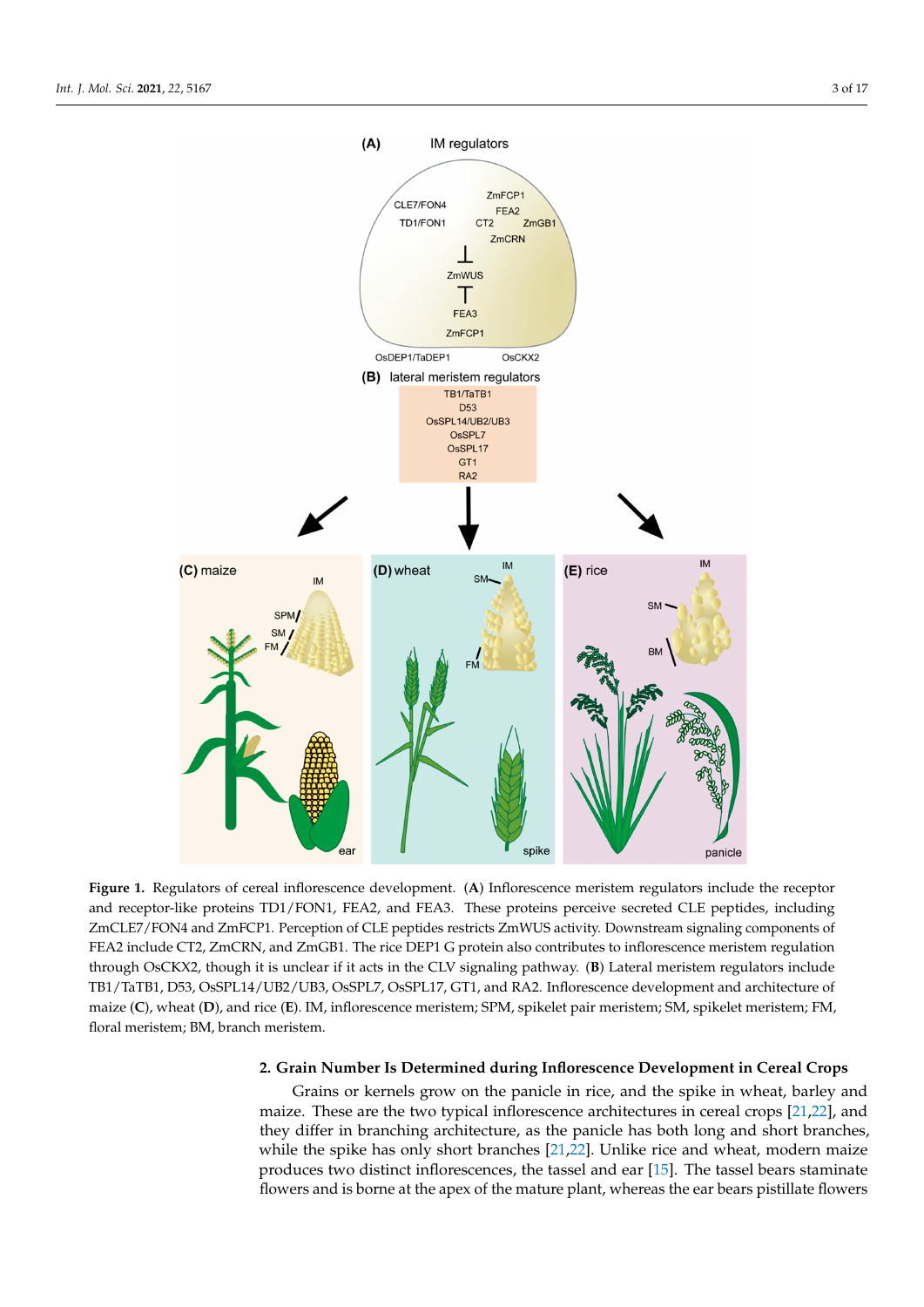to form kernels [\[15\]](#page-11-11). In this review, we only discuss the ear inflorescence in maize. The inflorescence stem is called the rachis, with a series of nodes that produce additional long branches or short branches (spikelets) [\[21\]](#page-12-1). In the rice panicle, the rachis can produce primary and secondary branches in a spiral phyllotaxy and bears single spikelets [\[21,](#page-12-1)[22\]](#page-12-2). The rachis produces only a series of short branches in the wheat and maize spike, called spikelets [\[14,](#page-11-7)[15\]](#page-11-11). However, the panicle and spike have a similar fundamental development. After the transition from the vegetative phase to the reproductive phase, the vegetative shoot apical meristem (SAM) transitions into the inflorescence meristem (IM) in rice and wheat, and the axillary meristems in leaf axils form the ear IM in maize  $[14,15]$  $[14,15]$ . Each IM will further proliferate to initiate branch meristems (BM) and spikelet meristems (SM) in rice, but only SMs in wheat [\[14](#page-11-7)[,15\]](#page-11-11). In maize, the ear IM initiates spikelet pair meristems (SPM) and each SPM forms two SMs [\[14,](#page-11-7)[15\]](#page-11-11). Each SM will further develop into floret meristems (FM) that give rise to grains after fertilization [\[14,](#page-11-7)[15\]](#page-11-11). Therefore, the total number of SMs generated by the IM determines the number of grains on each panicle and spike, suggesting IM activity is critical for the grain number and yield (Figure [1\)](#page-2-0).

The strategies for increasing grain numbers on panicles and spikes may differ depending on the species. As the panicle has long branches, an increase in grain number could be achieved by promoting the IM to develop more BM and/or SM. In contrast, increasing grain number on cereals that make a spike can only be achieved by promoting SM development. Knowledge of the genetic regulation of inflorescence architecture can help understand the basic developmental mechanisms to optimize cereal inflorescence architecture. Studies of mutants and quantitative genetic analyses have already characterized many genes and pathways that play a critical role in inflorescence development  $[7-15]$  $[7-15]$ . The conserved function of critical genes across species can facilitate understanding of inflorescence development, and guide yield enhancement in other agronomically important cereal species, such as orphan crops [\[14\]](#page-11-7). In the following section, we introduce some essential genes and pathways that regulate inflorescence development across rice, maize and wheat, focusing on regulation of IM activity and axillary meristem formation (Figure [1\)](#page-2-0).

#### **3. CLAVATA–WUSCHEL (CLV–WUS) Negative Feedback Loop Maintains IM Activity**

Meristem size and the number of branches relies on IM activity, which is maintained by the *CLAVATA* (*CLV*)–*WUSCHEL* (*WUS*) feedback signaling pathway, which was first discovered in *Arabidopsis* [\[23\]](#page-12-3). This pathway is functionally conserved in eudicots and in grasses, such as rice and maize. In this pathway, a homeodomain transcription factor, WUS, is expressed in the meristem organizing center and coordinates meristem activity by activating expression of the secreted peptide CLV3, which binds its receptor, CLV1 to repress *WUS* expression [\[24–](#page-12-4)[29\]](#page-12-5). *CLV* orthologs in maize include the *CLV1* ortholog *THICK TASSEL DWARF1* (*TD1*) [\[30\]](#page-12-6), and *CLV3* ortholog *ZmCLAVATA3*/*EMBRYO SUR-ROUNDING REGION-RELATED7* (*ZmCLE7*) [\[31,](#page-12-7)[32\]](#page-12-8), as well as a second CLE peptide, *ZmFON2-LIKE CLE Protein1* (*ZmFCP1*) [\[33\]](#page-12-9), which acts in a distinct *CLV* pathway to repress *WUS* expression. Besides the CLV1 receptor, another LRR receptor-like protein FASCIATED EAR3 (FEA3) represses *WUS* from below a region of the meristem known as the organizing center, by perceiving ZmFCP1 [\[33\]](#page-12-9). The *CLV2* ortholog in maize, FASCIATED EAR2 (FEA2), transmits signals from ZmCLE7 and ZmFCP1 through two different candidate downstream effectors, the maize heterotrimeric G proteins, COMPACT PLANT2 (CT2) and ZmGB1, and CORYNE (ZmCRN) [\[34–](#page-12-10)[37\]](#page-12-11). Null mutants of these *CLV* genes cause meristem over-proliferation, leading to enlarged inflorescence stems and fasciated ears in maize [\[30](#page-12-6)[–37\]](#page-12-11).

The orthologs of *WUS*, *CLV1*, and *CLV3* in rice have also been identified. *tillers absent1* (*tab1*) is a mutant in the *WUS* ortholog in rice, and has a flat IM, and shorter rachis branches with fewer spikelets, suggesting a role in axillary meristem initiation [\[37\]](#page-12-11). In contrast, the IM of rice *clv1* ortholog mutant, *floral organ number1* (*fon1*), is larger and produces more long branches [\[38\]](#page-12-12). Similarly, *fon4*, a mutant in the *CLV3* ortholog, has a more obvious enlargement in IM size and gives rise to more than one primary rachis [\[39\]](#page-12-13). A QTL for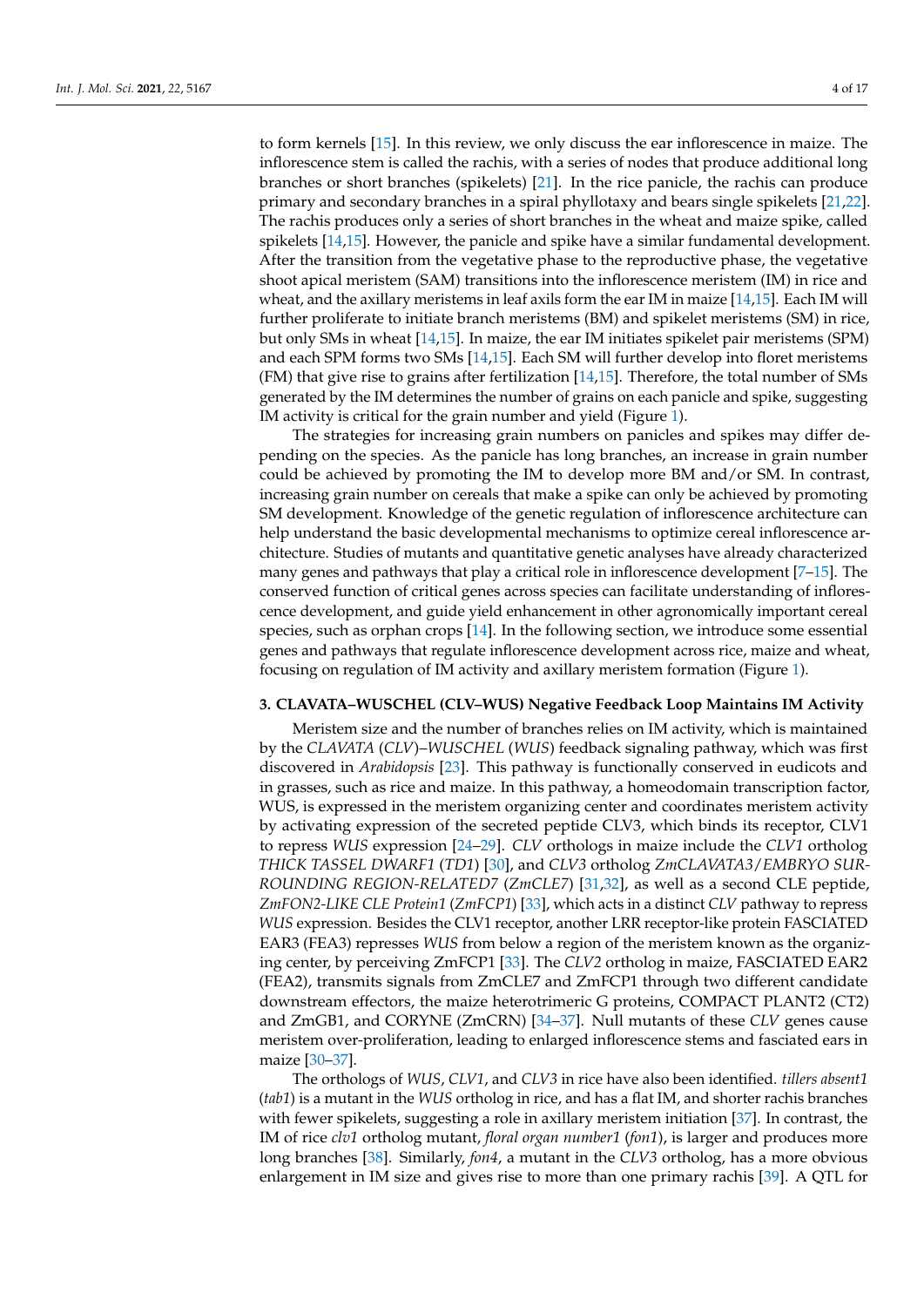grain yield and nitrogen use efficiency was identified as a rice heterotrimeric G protein subunit, *DENSE AND ERECT PANICLE1* (*DEP1*) [\[40](#page-12-14)[,41\]](#page-12-15). A gain-of-function mutant of *DEP1* has a larger IM, and produces more long branches by enhancing the expression of *CYTOKININ OXIDASE 2* (*OsCKX2*) [\[40\]](#page-12-14). However, it is unclear whether DEP1 participates in the CLV–WUS signaling pathway in a manner similar to maize heterotrimeric G proteins.

The CLV–WUS signaling pathway has not been well studied in wheat. However, the ortholog of rice heterotrimeric G-protein subunit *DEP1*, *TaDEP1,* was found to act as a negative regulator of IM activity to affect spike length and spikelet number [\[40\]](#page-12-14). As the CLV–WUS signaling pathway function is conserved across many plant species, it is expected to have a similar role in wheat.

# **4. The Regulation of Lateral Meristem Initiation**

After the transition from the vegetative meristem to the IM, the IM will proliferate to generate daughter stem cells that form new meristems called axillary or lateral meristems [\[14,](#page-11-7)[15,](#page-11-11)[21\]](#page-12-1). In a panicle, two types of lateral meristems, BM and SM, are formed and develop into long and short branches, respectively [\[14](#page-11-7)[,15](#page-11-11)[,21\]](#page-12-1), whereas, only SMs are generated on a spike [\[14](#page-11-7)[,15](#page-11-11)[,21\]](#page-12-1). Therefore, axillary lateral meristems initiate the development of long branches and spikelets. In rice and wheat, inflorescence branching usually correlates with vegetative shoot branching, also called tillering. Tillering is suppressed in domesticated maize, and was achieved through selection for a gain-of-function allele of the TCP (TEOSINTE BRANCHED1, CYCLOIDEA, PCF1) transcription factor *TEOSINTE BRANCHED1* (*TB1*) to increase apical dominance compared to its wild ancestor teosinte [\[14,](#page-11-7)[15,](#page-11-11)[21,](#page-12-1)[42\]](#page-12-16). A comprehensive study by ChIP-seq, RNA-seq, and hormone and sugar measurements reveals that TB1 may regulate phytohormone pathways such as gibberellins, abscisic acid and jasmonic acid, as well as sugar metabolites for energy balance [\[43\]](#page-12-17). *TB1* orthologs in rice and wheat function similarly to negatively regulate both tillering and inflorescence branching [\[44,](#page-12-18)[45\]](#page-13-0).

In rice, *OsTB1* is directly regulated by *IDEAL PLANT ARCHITECTURE1* (*IPA1*), a SQUAMOSA PROMOTER BINDING PROTEIN-BOX-LIKE (SPL) transcription factor (*Os-SPL14*), which is critical in regulating rice vegetative and inflorescence architecture, and substantially enhances grain yield [\[46–](#page-13-1)[48\]](#page-13-2). *IPA1* regulation involves miRNAs miR156 and miR529 [\[46,](#page-13-1)[47\]](#page-13-3). A beneficial *IPA1* allele has a point mutation in the miR156 target site, perturbing regulation by this miRNA leading to upregulation of *OsSPL14* [\[46\]](#page-13-1). This upregulation suppresses tillering and increases the number of vascular bundles, which may contribute to water/nutrient transport and lodging resistance, and an increase in grain yield [\[46\]](#page-13-1). *IPA1* acts as a direct downstream component of DWARF53 (D53) signaling to affect strigolactone (SL)-induced gene expression [\[49\]](#page-13-4). D53 is a key repressor of the SL signaling pathway, and strigolactones are mobile root-to-shoot phytohormones that suppress shoot branching by inhibiting the outgrowth of axillary buds [\[48\]](#page-13-2). D53 and IPA1 proteins interact to suppress the transcriptional activation activity of IPA1 [\[49\]](#page-13-4). Meanwhile, IPA1 binds directly to the *D53* promoter and functions in feedback regulation of SL-induced *D53* expression [\[49\]](#page-13-4). As well as *OsSPL14*, *OsSPL7* and *OsSPL17* are also negative regulators of tillering, but positive regulators of the spikelet transition [\[50\]](#page-13-5). Fine-tuning the expression of these *OsSPLs* by miR156 and miR529 can optimize panicle size and yield [\[50\]](#page-13-5).

The *OsSPL14* orthologs in maize, *UNBRANCHED2* (*UB2*) and *UB3*, redundantly limit the rate of cell differentiation in the lateral domains of meristems [\[51\]](#page-13-6). Remarkably, a kernel row number (KRN) QTL, *KRN4*, maps to a ∼3 Kb intergenic region about 60 Kb downstream from *UB3*, and interacts with the *UB3* promoter to quantitatively enhance *UB3* expression and KRN [\[52,](#page-13-7)[53\]](#page-13-8). This chromatin-based interaction of *KRN4* with the *UB3* promoter is mediated by UB2 [\[53\]](#page-13-8). Thus, *UB3* negatively regulates IM size and spikelet number in maize [\[51–](#page-13-6)[53\]](#page-13-8). Overexpression of maize *UB3* in rice has a dosage-dependent effect on panicle branch number and grain yield [\[54\]](#page-13-9); *UB3* expression promotes grain yield, but high expression suppresses plant growth and reduces yield [\[54\]](#page-13-9).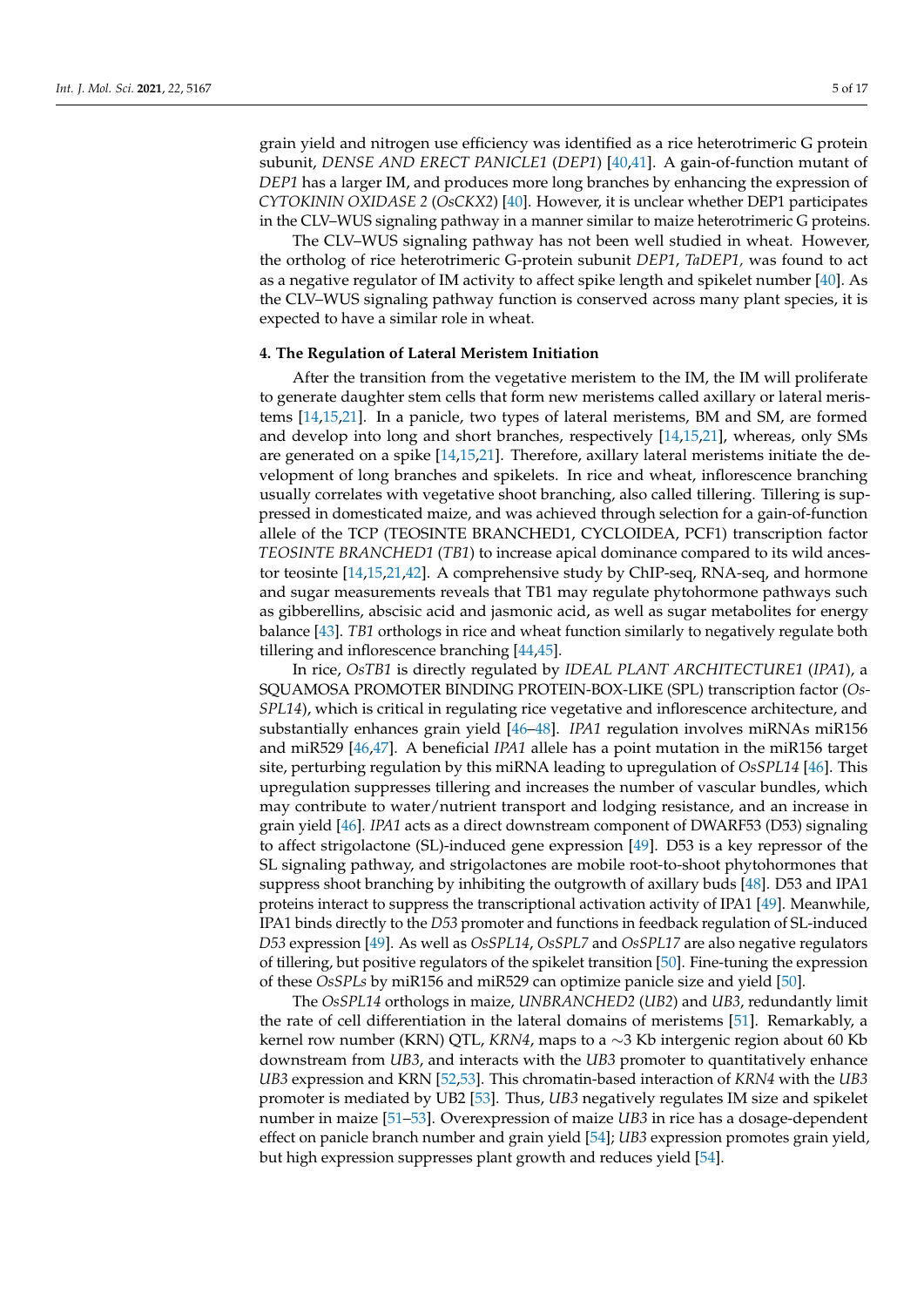Consistent with its function in rice, overexpression of miR156 in wheat leads to increased tiller number and severe defects in spikelet formation, probably due to repression of a group of *SPL* genes [\[55\]](#page-13-10). Strigolactone signaling repressor TaD53 also directly interacts with the N-terminal domains of TaSPL3/17, suggesting association between miR156-TaSPLs and SL signaling pathways during wheat tillering and spikelet development similar to in rice [\[55\]](#page-13-10).

The SMs are paired in maize, and single in wheat and rice [\[15\]](#page-11-11). However, a mutation in *TaTB1* converts single to paired spikelets in modern bread wheat cultivars, and increases spikelet number [\[45\]](#page-13-0). Variation in spikelet row-type is also studied in barley, which is in the same *Triticeae* tribe and has an unbranched spike inflorescence similar to wheat. Each rachis internode in barley develops one central and two lateral spikelets [\[56\]](#page-13-11). In two-rowed varieties, the central spikelet is fertile and produces grain, and the two lateral spikelets are sterile [\[56\]](#page-13-11). The *TB1* ortholog in barley, *INTERMEDIUM-C* (*INT-C*), controls lateral spikelet fertility, resulting in changes from two-rowed to six-rowed varieties, where all three spikelets are fertile and develop into grains [\[57\]](#page-13-12). The six-rowed phenotype is controlled by several additional loci, including *SIX*-*ROWED SPIKE1* (*VRS1*) [\[58\]](#page-13-13), *VRS2* [\[59\]](#page-13-14), *VRS3* [\[60\]](#page-13-15), and *VRS4* [\[61\]](#page-13-16). *VRS3*, *VRS4*, and *INT-C* act as transcriptional activators of *VRS1* and control the number of fertile lateral spikelets [\[62\]](#page-13-17). The orthologs of *VRS1* and *VRS4* in maize are *GRASSY TILLERS1* [\[63](#page-13-18)[,64\]](#page-13-19) and *RAMOSA2* [\[65\]](#page-13-20), which act as negative regulators of shoot and ear branching, respectively. As *TB1* orthologs have a similar function in grain row formation in wheat and barley, manipulating these *VRS* orthologs may also increase the grain number in wheat.

# **5. Optimizing Inflorescence-Development-Related Genes to Enhance Crop-Yield Traits**

Targeted genome editing is a powerful and simple tool that allows new possibilities to modify genomic sequences, accelerating gene function analysis and speeding up breeding by creating favorable alleles. The improvements in genome editing tools and transformation methods help researchers overcome the challenges of complex genomes and lack of mutants due to genetic redundancy in cereal crops. In particular, the application of clustered regularly interspaced short palindromic repeats (CRISPR)-Cas family-based technology allows the generation of mutations in almost any gene of interest. It is also possible to fine-tune function of a target gene, for example, editing key inflorescence development regulators can produce new high-yielding alleles. Next, we introduce four cases that have implemented genome editing to optimize the function of inflorescence-related genes to enhance grain yield.

# *5.1. Case 1: DEP1 and IPA1 Coding Sequence Mutagenesis by CRISPR-Cas9 to Enhance Grain-Yield-Related Traits in Rice*

Mutants in *DEP1* increase panicle size and grain number [\[40\]](#page-12-14), and mutations in the miR156 cleavage site of *IPA1* have "ideal plant architecture", such as fewer tillers, more grains per panicle, and sturdy stems, substantially enhancing rice grain yield [\[46\]](#page-13-1). Li et al. used CRISPR-Cas9 to knockout the *DEP1* coding region and mutate the miR156 cleavage site in *IPA1* in a single rice cultivar [\[66\]](#page-13-21). Two *DEP1* frameshift mutations resulted in shorter plants and panicles, with more flowers per panicle [\[66\]](#page-13-21). An *ipa1* CRISPR allele, interrupting the miR156 cleavage site, led to a decrease in tillers and increase in plant height, flower number and panicle length, similar to a previously characterized allele with a cleavage site mutation [\[46](#page-13-1)[,66\]](#page-13-21). These results suggest that CRISPR-Cas9 can edit key regulators of important traits to modify these traits in cultivated rice varieties [\[66\]](#page-13-21).

### *5.2. Case 2: Producing Beneficial Promoter-Edited Alleles of OsTB1 by CRISPR-Cas9 to Enhance Grain-Yield-Related Traits in Rice*

Most 'super rice' varieties with high yields have several beneficial agronomic traits, including strong culms for lodging resistance and large panicles for high yield [\[20\]](#page-12-0). Cui and Hu et al. used a chromosome segment substitution population to map culm strength,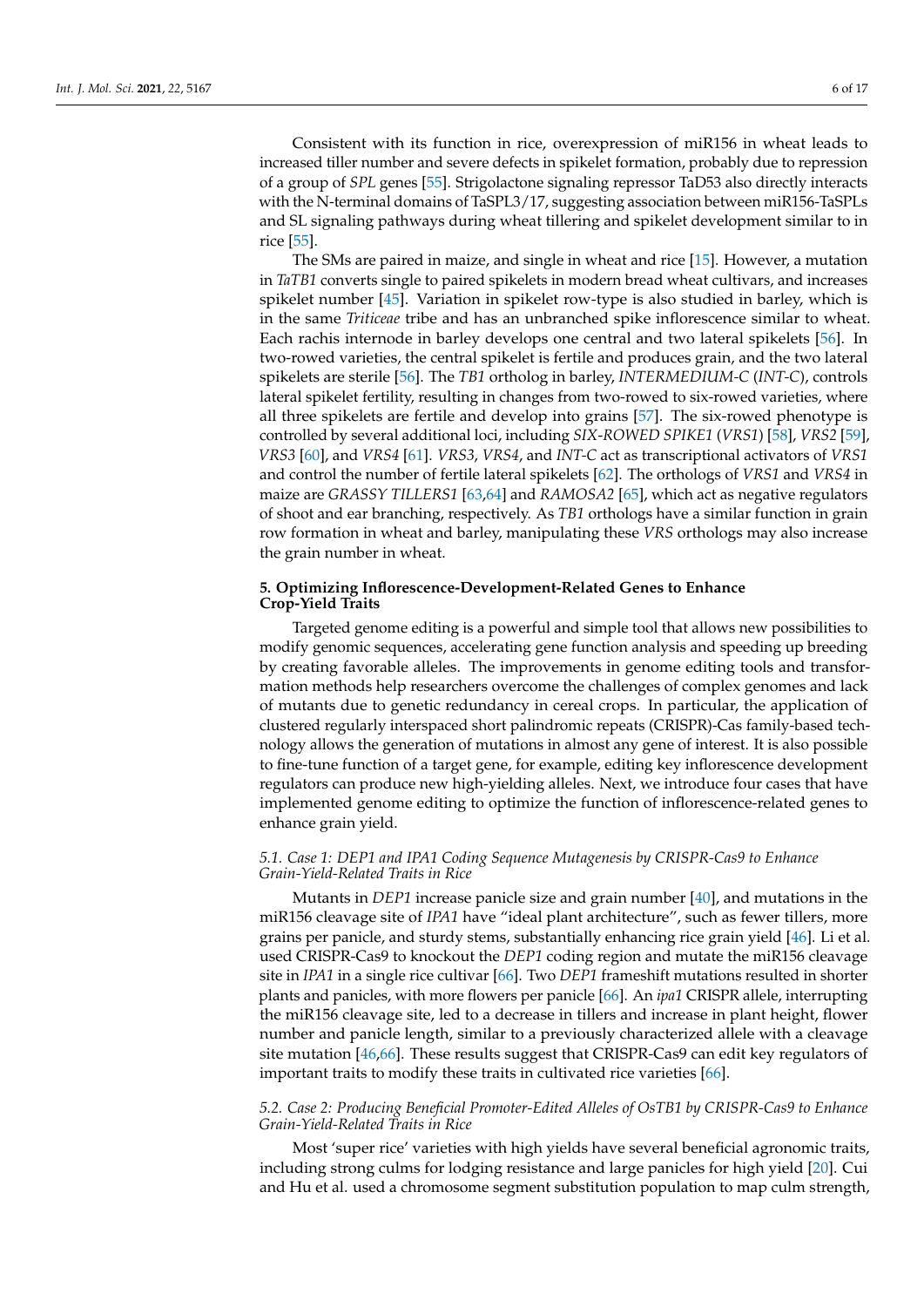by measuring the stem cross-section area (SCSA) of the fourth internode, and found that  $O<sub>S</sub>TB1$  was the causative gene of a major QTL [\[20\]](#page-12-0). A TGTG insertion in the  $5'$  UTR was predicted to control *OsTB1* expression, and consequently SCSA [\[20\]](#page-12-0). Next, the authors introduced mutations in the promoter and 5'-UTR of *OsTB1* by CRISPR-Cas9 using six sgRNAs [\[20\]](#page-12-0). Nine different mutations were obtained, including large and small deletions and by chance one that recreated the TGTG insertion. These mutations were classified into three types, based on the effect on expression and phenotype. Type 1 alleles had large deletions covering an *OsSPL14* binding site and part of the 5'-UTR, and these lines had lower *OsTB1* expression and more tillers with smaller culms and panicles [\[20\]](#page-12-0). Type 2 alleles had changes in other parts of the *OsTB1* promoter, and had no change in gene expression or phenotype [\[20\]](#page-12-0). Type 3 alleles had higher gene expression and more tillers with larger culms and panicles, and one of them had the TGTG insertion, supporting its role as a QTL [\[20\]](#page-12-0). Therefore, CRISPR-Cas9 could produce desirable alleles with appropriate levels of expression for optimizing breeding targets [\[20\]](#page-12-0).

# *5.3. Case 3: Promoter Editing of CLE Genes and Knockout of a Redundant Paralog by CRISPR-Cas9 to Enhance Grain-Yield-Related Traits in Maize*

Null alleles of maize *clv* genes cause meristem over-proliferation and fasciated ears that develop many more disorganized and shorter kernel rows with low grain yield [\[30](#page-12-6)[–37\]](#page-12-11). However, weak coding sequence alleles of *fea2* and *fea3* generated by ethyl methanesulfonate mutagenesis cause a quantitative increase in kernel row number while maintaining meristem organization and ear length, highlighting the potential to quantitatively manipulate *fea* genes for yield enhancement [\[33,](#page-12-9)[37\]](#page-12-11). This idea was tested by Rodríguez-Leal et al., who generated weak alleles by CRISPR–Cas9 editing of cis-regulatory regions, such as promoters, in tomato [\[16\]](#page-11-13). Liu et al. tested this strategy in maize, by CRISPR–Cas9 multiplex editing of the promoters of *ZmCLE7* and *ZmFCP1.* This produced weak alleles that maintain normal ear length but with a quantitative increase in KRN and grain yield [\[17\]](#page-11-14). Potential regulatory regions for editing were predicted using chromatin state (assay for transposase accessible chromatin with sequencing and micrococcal nuclease digestion with sequencing) and conserved non-coding sequence (CNS) data [\[17\]](#page-11-14). Promoter-edited alleles with deletions in these regions had lower *ZmCLE7* and *ZmFCP1* expression, leading to an increase in IM size, kernel number and grain yield [\[17\]](#page-11-14). In contrast to these deletion alleles, one allele in *ZmCLE7* carrying an inversion produced opposite effects, decreasing kernel number and grain yield, possibly due to an expansion of *ZmCLE7* expression and a decrease in meristem size and yield-related traits [\[17\]](#page-11-14).

In addition to weak allele promoter editing, Liu et al. also explored redundant compensators of *ZmCLE7* through transcriptome analysis of *Zmcle7* mutants. They found a previously uncharacterized maize CLE gene, *ZmCLE1E5*, that was upregulated in *Zmcle7* mutants [\[17,](#page-11-14)[31\]](#page-12-7). CRISPR–Cas9 edited null alleles of *ZmCLE1E5* had much weaker meristem size phenotypes than *Zmcle7*, but significantly enhanced it [\[17\]](#page-11-14). The *Zmcle1e5* null alleles also quantitatively enhanced grain-yield-related traits, such as KRN and grain yield per ear [\[17\]](#page-11-14). The three CLE genes edited in this study had not been previously linked to yield-related QTLs in maize diversity populations, and *ZmCLE7* regulatory regions have low genetic variation [\[17\]](#page-11-14). Thus, CRISPR–Cas9 genome editing produced new beneficial maize alleles, even for genes not previously associated with yield traits, and had effects greater than molecularly characterized QTLs [\[17\]](#page-11-14). However, these studies used lab strains of maize, and it remains to be tested how such alleles will perform in elite varieties.

### *5.4. Case 4: Uncovering Conserved Gene Functions and Engineering Quantitative Trait Variation by CRISPR-Cas9 Cis-Regulatory Mutations in the Tomato CLV–WUS Pathway*

Besides the random-promoters mutagenesis by CRISPR to screen beneficial alleles in cereal crops [\[17](#page-11-14)[,20\]](#page-12-0), two studies conducted precise editing of predicted cis-regulatory sequences in tomato. Loss of tomato *SlCLV3* results in enlarged meristems that cause fasciated phenotypes. Wang et al. used CRISPR to precisely edit the CNSs in *SlCLV3* and *SlWUS* promoters and studied the functional relationships of cis-regulatory sequences in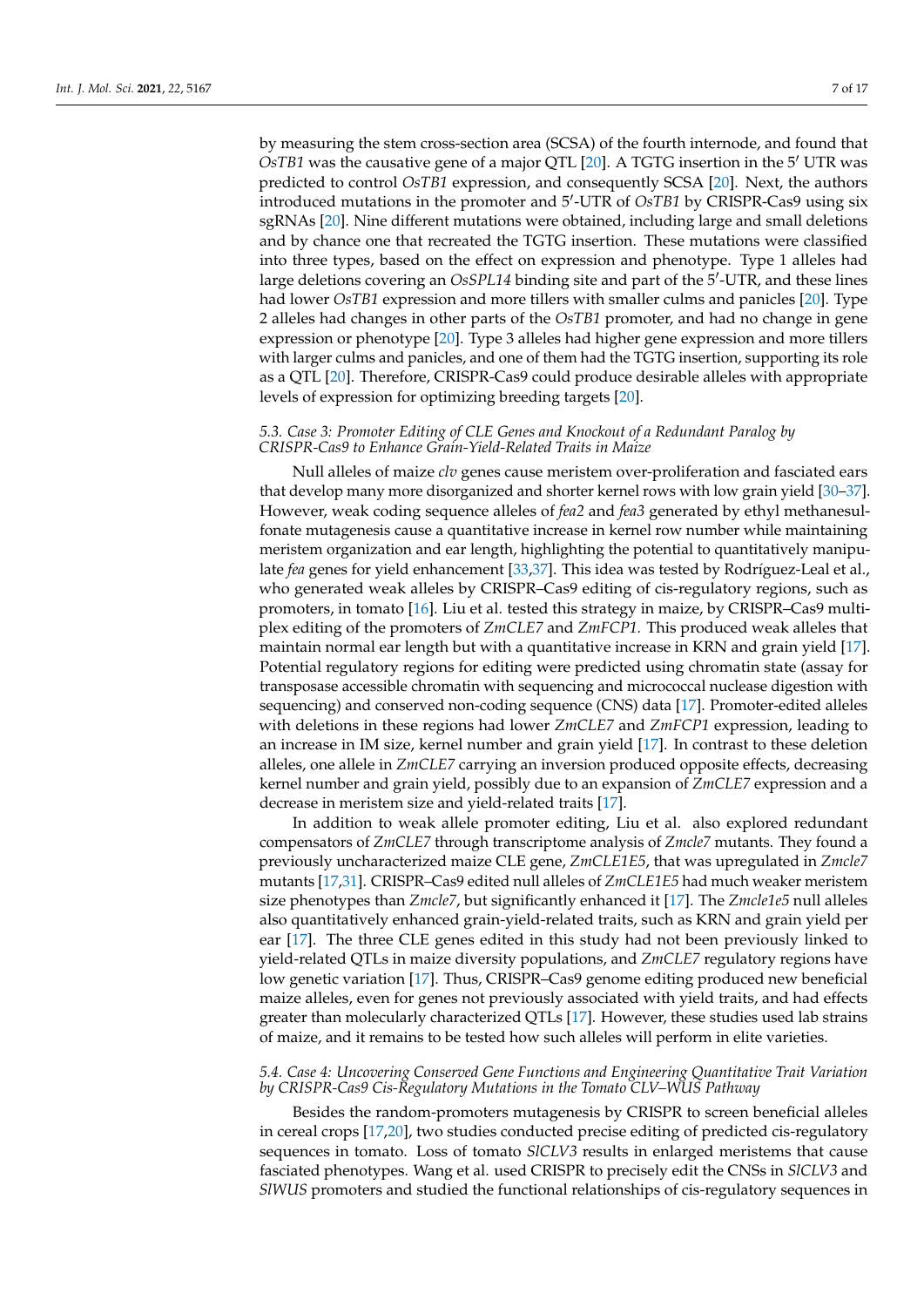their promoters [\[18\]](#page-11-15). Two conserved CNSs were found that contained functional sequences and showed additive, synergistic, and redundant relationships to contribute to *SlCLV3* promoter function [\[19\]](#page-12-19). Unlike the *SlCLV3* promoter, the *SlWUS* promoter is more tolerant to perturbations, as most of its promoter-edited mutants appeared normal [\[18](#page-11-15)[,67\]](#page-13-22). Besides *cis*-regulatory interactions, Hendelman et al. revealed that the conserved cis-regulatory sequences of *WOX9* are responsible for its pleiotropic activity in embryo and inflorescence development [\[19](#page-12-19)[,68\]](#page-13-23). The authors used CRISPR to edit these conserved cis-regulatory sequences and obtained a comprehensive promoter-edited allelic series to expose multiple pleiotropic roles of SlWOX9 [\[19\]](#page-12-19). Promoter deletions in two separate regions were tightly associated with branched inflorescences and embryonic lethality phenotypes, respectively [\[19\]](#page-12-19). These findings suggested precise cis-regulatory region mutagenesis by genome editing can discover hidden conserved pleiotropy [\[19\]](#page-12-19), which is important for generating beneficial alleles when a negative pleiotropic effect on other traits needs to be limited. Therefore, genome editing tools can be used to dissect the complex *cis*-regulatory interactions, pleiotropic functions and engineer variants to shape traits quantitatively, which can guide the precise design of cis-regulatory alleles for cereal crop improvement.

#### **6. Challenges and Emerging Technologies for CRISPR/Cas9-Based Crop Improvement**

After just a little under a decade, CRISPR/Cas9 has revolutionized gene editing capabilities in a wide range of organisms, including cereal crops [\[69,](#page-13-24)[70\]](#page-13-25). The case studies in the previous section demonstrate the power of CRISPR/Cas9 to modulate gene activity to improve crop yield. Still, several milestones must be reached to make CRISPR a routine tool for crop improvement, including engineering precise edits, stacking mutations, and introducing edits into agriculturally important germplasm. Here, we highlight several recent advances in CRISPR technologies and techniques with a promise to more efficiently deploy gene editing in cereal crops (Figure [2\)](#page-7-0).

# **CRISPR technology**

# BBM-WUS2

# **Alternative delivery of CRISPR reagents**

- <span id="page-7-0"></span>• Homologous recombination
- GRF-GIF
- **Base editing**
- Prime editing
- SunTag

**SpRY** 

- Gene activation
- Methylation/demethylation
- *de novo* meristem induction

**Transformation methods**

- Viral vectors
- **Nanotechnology**
- Haploid induction + CRISPR

include SpRY, a mutated form of Cas9 with a relaxed PAM requirement; CRISPR base-editing, in which individual base pairs are changed; prime editing, in which a Cas9-nickase is fused to a reverse transcriptase to produce precise knock-in changed; prime editing, in which a Cas9–nickase is fused to a reverse transcriptate to produce precise knock-in  $\mu$ mutations guided by a pegRNA template; homologous recombination, where larger insertions can be introduced into a genomic region of interest; and SunTag gene activation and methylation/demethylation, where a catalytically inactive Cas9 is fused to effectors that modulate gene expression or methylation patterns. CRISPR technology can be delivered into cereals, proved transformation methods involving developmentally important genes, such as *BABYBOOM–WUSCHEL* or using improved transformation methods involving developmentally important genes, such as *BABYBOOM–WUSCHEL* or GROWTH-REGULATING FACTOR 4 and GRF-INTERACTING 1 (GRF-GIF), or through de novo meristem induction. In addition to using stable transformation to enable CRISPR editing, alternative delivery of CRISPR reagents includes the use viral vectors, nanotechnology, and haploid induction plus CRISPR. of viral vectors, nanotechnology, and haploid induction plus CRISPR. **Figure 2.** Recent technological advances to facilitate CRISPR/Cas9 editing in cereals. Emerging CRISPR technologies

# *6.1. CRISPR Techniques 6.1. CRISPR Techniques*

 $\text{CPTCPR}$  (Case) uses the Case entry to generate double-stranded breaks in a specific double-stranded breaks in a specific double-stranded breaks in a specific double-stranded breaks in a specific double-stranded breaks CRISPR/Cas9 uses the Cas9 enzyme to generate double-stranded breaks in a specific DNA sequence guided by sgRNA molecules that recognize a genomic region of interest.<br>D. 11 or 11 or 11 or 12 or 13 or 14 or 14 or 15 or 15 or 15 or 15 or 15 or 15 or 15 or 15 or 15 or 15 or 15 or Double-stranded breaks are then repaired via either non-homologous end joining (NHEJ) or homologous recombination (HR). NHEJ is error prone, producing small insertions and interest. Larger deletions and  $\overline{N}$ and deletions in the DNA sequence, generating mutations in regions of interest. Larger deletions and insertions can also be generated at a lower frequency. Most plant systems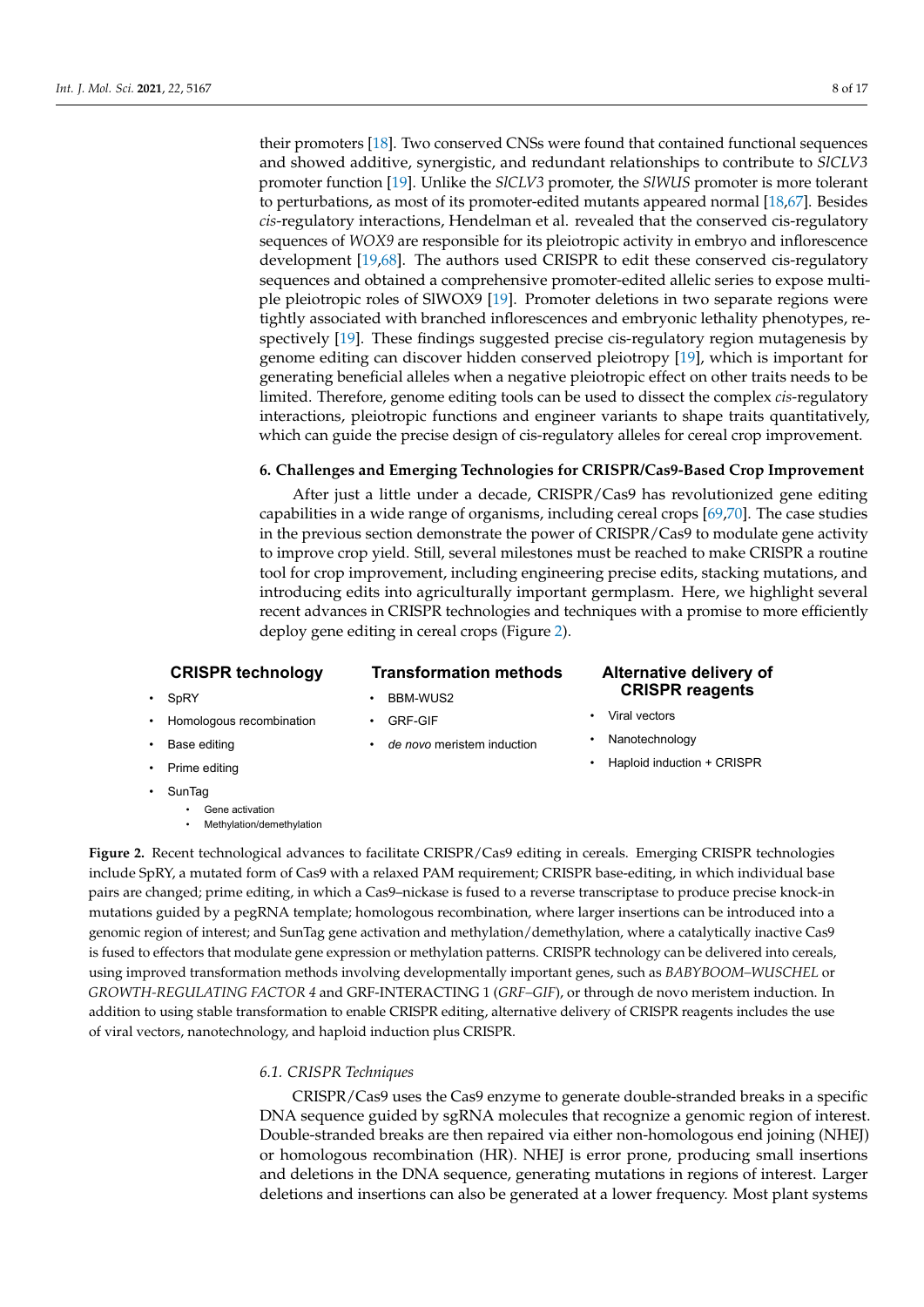rely on *Agrobacterium*-mediated or biolistic delivery of a plasmid containing Cas9 under the expression of a constitutive promoter and the sgRNA sequences driven by PolIII promoters. An extensive description of CRISPR editing in monocots has recently been reviewed elsewhere [\[71,](#page-14-0)[72\]](#page-14-1).

To create single base-pair substitutions in a genomic region of interest, for example to change a coding sequence, CRISPR base editing can be used [\[73\]](#page-14-2). In this technique, a catalytically inactive Cas9 (dCas9) is coupled to a deaminase to convert one base pair to another. Since this method uses a dead Cas9, the introduction of double-strand breaks and homology-directed repair do not occur, which allows for more precise editing. CRISPR base editing has been successfully applied in many plants, including maize, rice, and wheat [\[74–](#page-14-3)[77\]](#page-14-4).

Generally, CRISPR target sequences are limited to the NGG protospacer adjacent motif (PAM) when using the Cas9 enzyme. While it is generally possible to select targets with the NGG motif to edit genomic regions of interest, there are instances when a very specific target sequence is desired. Recent work from Ren et al. and Xu et al. relaxed the requirement for a specific PAM sequence, allowing for greater control over choice of region for CRISPR editing [\[78](#page-14-5)[,79\]](#page-14-6). This technology, called SpRY, uses a version of Cas9 that has 11 amino acid substitutions to enable CRISPR targeting of any site (NNN), and has been successfully used to edit rice and conifers. A SpRY base editor was also developed and could also edit relaxed target sites. It should be noted, however, that edits in the original sgRNAs transformed into the plants were observed for SpRY, likely a result of the guides editing themselves, which could result in off-target effects.

While CRISPR mutations derived from non-homologous end joining have been widely reported in plants, creating targeted insertions via homologous recombination remains a challenge. However, a more efficient method to select for precise gene insertions into plant genomes has been recently reported. In this method, Cas9 is expressed early during maize transformation, and mobilizes a donor template flanked with HR sites. Excision of the donor template by Cas9 activates a selectable marker gene, resulting in the selection only of transformants that have successfully undergone homologous recombination [\[80\]](#page-14-7). Another study used CRISPR/Cas9 to create a site-specific landing pad to insert multiple transgenes into selected sites in the maize genome [\[81\]](#page-14-8). Other non-CRISPR-based methods are being developed to precisely deliver transgenes into plants, such as recombineering [\[82\]](#page-14-9).

An additional method to overcome the imprecise nature of edits derived from NHEJ has been developed [\[83,](#page-14-10)[84\]](#page-14-11). With this technology, called prime editing, a catalytically impaired Cas9–nickase is fused to a reverse transcriptase (RT). A prime-editing guide RNA (pegRNA) guides the Cas9–RT fusion, and encodes the desired DNA changes. This system can produce precise base-pair changes, as well as small transversions, insertions and deletions in wheat and rice. While initial reports of efficiency for prime editing in plants were low, it was substantially improved by modifying the pegRNA melting temperature [\[85\]](#page-14-12).

As demonstrated with CRISPR editing of cis-regulatory regions, modulating gene expression can have a beneficial impact on yield. As an alternative to editing the DNA of cis-regulatory regions, CRISPR activation or inactivation can be employed to alter gene expression. This technique also uses dCas9, which is fused with different protein domains to regulate gene expression. For example, the SunTag system can be used to activate gene expression when combined with the transcriptional activator VP64, as well as alter methylation patterns when combined with methylation or demethylation effectors [\[86](#page-14-13)[–88\]](#page-14-14). In this system, dCas9 is fused to tandem GCN4 epitopes, bringing them to a specific locus, where they are detected by a GCN4 antibody fused with either the VP64 activator or methylation enzymes. In the cases of the dCas9 fusions with methylation enzymes, induced epigenetic changes were heritable over many generations in the absence of the transgene in *Arabidopsis*. This suggests the approach could be used to induce changes in expression in crop plants in a non-GMO context. Other protein domains fused to dCas9 have been reported to have even higher transcriptional activation capabilities than VP64,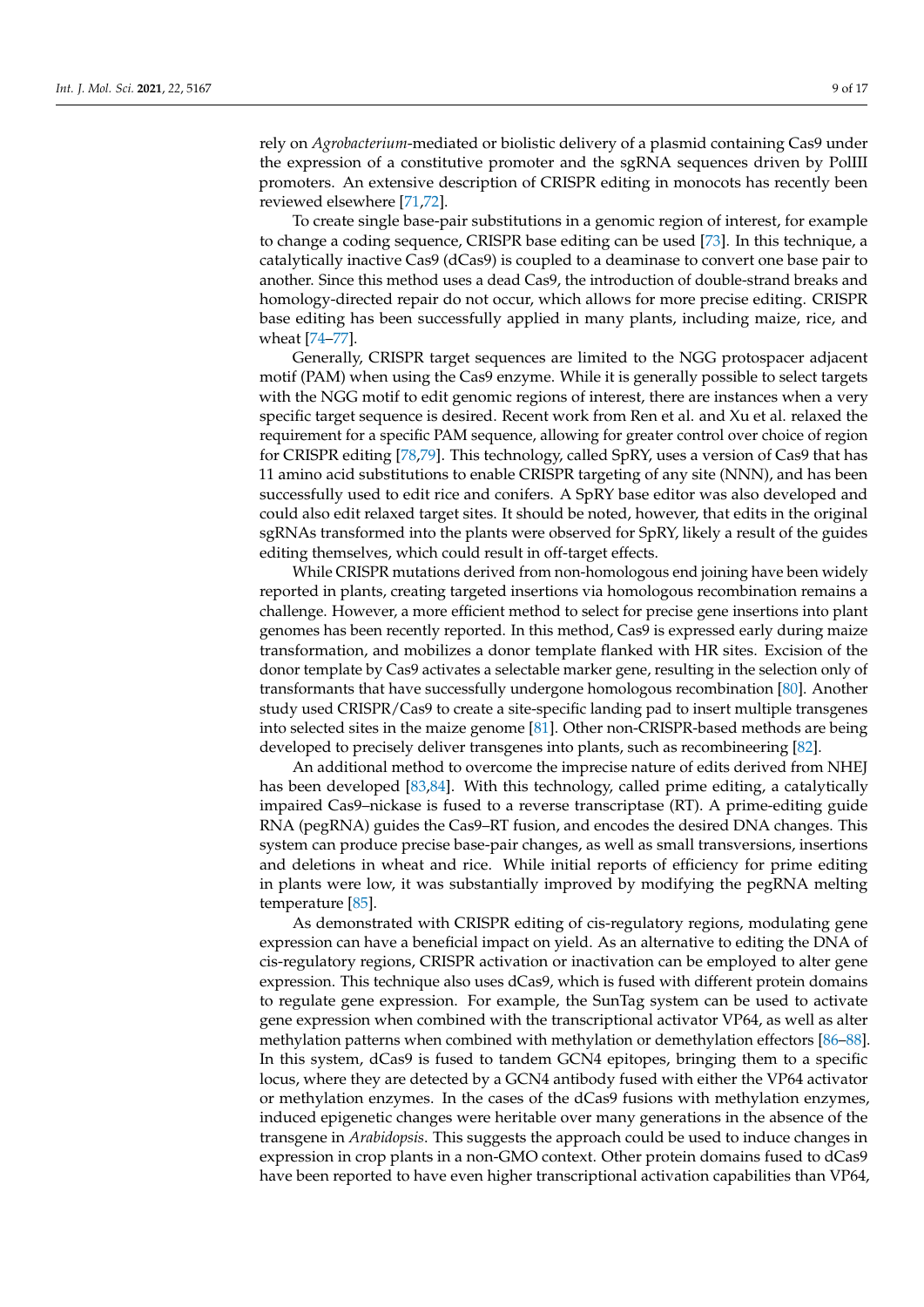but the degree of activation is gene-dependent, so more work will be needed to understand the underlying mechanisms [\[89](#page-14-15)[,90\]](#page-14-16).

Beyond modifying Cas9 to generate specific types of edits, predicting the on-target efficiency and off-target effects of particular sgRNAs remains challenging. Recently, however, machine learning approaches have been developed to more efficiently predict these two parameters, and can reduce the guesswork required when designing efficient sgR-NAs [\[91](#page-14-17)[,92\]](#page-14-18).

#### *6.2. Increasing Transformation Efficiency in Cereals*

Efficient *Agrobacterium*-mediated or biolistic transformation of cereal crops is restricted to specific species and cultivars [\[93–](#page-14-19)[95\]](#page-14-20). As a result, it is essential to develop new technologies to increase transformation efficiency for CRISPR mutagenesis of recalcitrant crop germplasm.

One effort to improve transformation efficiency has involved ectopically expressing developmental (DEV) genes necessary for embryogenesis and meristem formation, including those encoding the maize embryonic transcription factor BABYBOOM (BBM) and meristematic transcription factor ZmWUSCHEL2 (ZmWUS2) to improve transgenic tissue regeneration [\[96–](#page-14-21)[98\]](#page-15-0). *Agrobacterium*-mediated delivery of a cassette driving overexpression of both of these genes into recalcitrant lines of maize, rice, sugarcane, and sorghum resulted in increased transformation efficiency. These methods have expanded the number of maize varieties amenable to transformation, with varying degrees of success, but expression of the DEV genes must be tightly regulated, because ectopic expression results in growth defects.

A more recent advance in plant transformation uses a transcription factor chimera, consisting of wheat meristem regulators GROWTH-REGULATING FACTOR 4 and GRF-INTERACTING 1 (GRF–GIF), to increase both regeneration efficiency and speed [\[99\]](#page-15-1). This has resulted in a more efficient transformation of wheat (up to approximately 80%), rice, and triticale. It has also expanded the number of wheat cultivars amenable to transformation, including bread and durum wheat lines. Overexpression of maize *GRF5*, a homolog of wheat *GRF1*, also increased transformation efficiency in the maize A188 line, suggesting the GRF–GIF chimera may further increase transformation efficiency in this crop plant [\[100\]](#page-15-2). The efficiency of the GRF–GIF system appears to be limited to specific genes within the GRF family, as a higher transformation efficiency was reported in maize when using maize GRF5, but not the *Arabidopsis* ortholog. Furthermore, while the wheat GRF–GIF chimera could successfully increase rice transformation efficiency, this system may need to be fine-tuned on a per species basis to achieve the same boosts seen in wheat transformation. Debernardi et al. postulate that because GRF–GIF and BBM–WUS act at different stages of meristem differentiation and proliferation, the two technologies could be combined to synergistically enhance overall transformation efficiency.

A third transformation strategy is to deliver CRISPR transgenes into de novo induced meristematic tissue, instead of transforming callus generated from explants [\[101\]](#page-15-3). In one such study, axillary shoot meristems were removed from Cas9-expressing *N. benthamiana* plants, which were then treated with *Agrobacterium* strains expressing developmental regulators, a luciferase reporter to assess transformation efficiency, and a sgRNA targeting *PHYTOENE DESATURASE* to allow visual assessment of CRISPR-editing efficiency. Ectopic expression of the developmental regulators *SHOOT MERISTEMLESS* (*STM)* and *ZmWUS2*, or *ZmWUS2* and *Agrobacterium* tumor-inducing gene *isopentenyl transferase (ipt)*, produced de novo meristems, which eventually formed flowers that produced seeds with edits generated from the sgRNA. So far, this strategy has only been successful in dicots, but if it can be extended to cereals, it will greatly accelerate the production of CRISPR mutations. Indeed, particle bombardment of wheat shoot meristems can produce transformants, indicating that this technique could be applied to cereals [\[102\]](#page-15-4).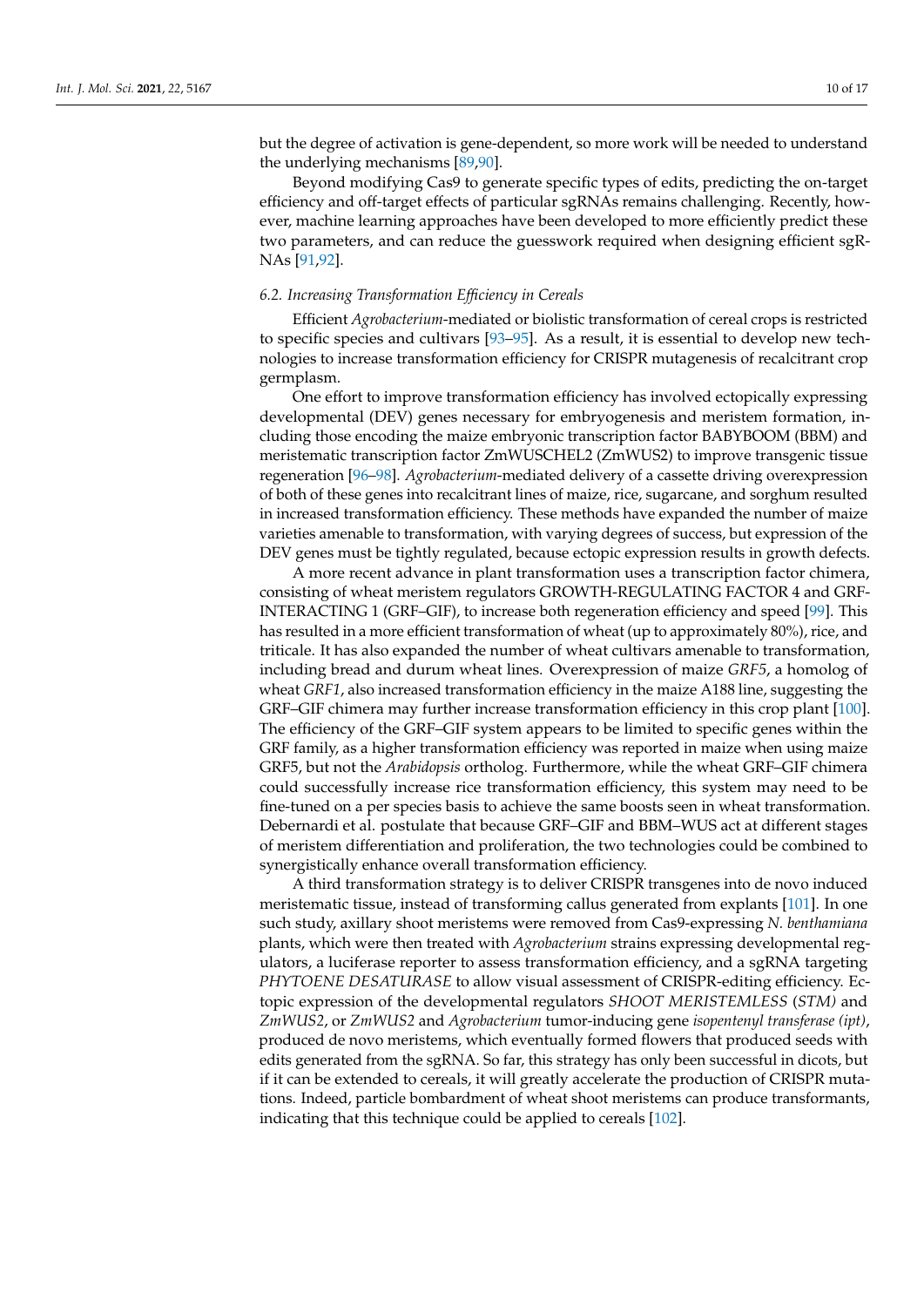#### *6.3. Use of Viral Vectors for CRISPR Mutagenesis*

In addition to improving existing plant-transformation technologies, viral vectors are being explored as an alternative to deliver CRISPR reagents into plants. When *Cas9* transgenic plants were infected with RNA viruses engineered with sgRNAs tagged with the Flowering Locus T (FT) mobile RNA element, they successfully edited germline cells at high frequency [\[103\]](#page-15-5). Thus, with a single transgenic line, multiple guide RNAs can be delivered, greatly reducing the number of stable transformants needed for CRISPR. Viral vectors are generally limited by insert size, but a plant RNA rhabdovirus was engineered to harbor both Cas9 and sgRNAs and successfully edited *Nicotiana benthamiana* plants [\[104\]](#page-15-6). While so far demonstrated only in this species, these methods may be extended for cereal crop gene editing. For example, the foxtail mosaic virus (FoMV) was used to transiently express transgenes and deliver a sgRNA into *Setaria viridis*, *Nicotiana benthamiana*, and maize [\[105\]](#page-15-7). Future work should explore the most appropriate viral vectors and mobile RNA elements to maximize editing efficiency in germline tissues of cereals for heritable mutations.

#### *6.4. Haploid Induction Plus CRISPR to Introgress into Elite Varieties*

Introgressing a favorable allele into a commercial maize inbred line requires at least six generations of backcrossing to recreate the inbred background. Haploid induction followed by chromosomal doubling is a routine technique to rapidly generate inbred lines for use in developing hybrid maize varieties [\[106\]](#page-15-8). Haploids can be generated by crossing plants using pollen from *matrilineal/not like dad/ZmphospholipaseA1* (*mtl/nld/Zmpla1*) mutants via a poorly understood mechanism [\[107](#page-15-9)[–109\]](#page-15-10). Work from Kelliher et al. demonstrated the efficacy of combining CRISPR with the *mtl* haploid inducer in maize, editing the yield-related genes *GRAIN WEIGHT 2 (GW2) GW2-1* and *GW2-2*, as well as *VRS1-LIKE HOMEOBOX PROTEIN (VLHP1)* and *VLHP2*, in several elite lines of maize [\[110\]](#page-15-11). Another group successfully edited *LIGULELESS1* (*LG1)* and *UB2* in the maize B73 inbred line with a related haploid inducer line containing CRISPR/Cas9 [\[111\]](#page-15-12). Remarkably, durum wheat was also edited by using interspecies crosses of haploid inducing maize pollen carrying CRISPR/Cas9 onto wheat [\[112\]](#page-15-13). As an alternative to *mtl*-based haploid induction, *centromeric histone H3* (*cenh3*) heterozygous maize mutants can also induce haploids at levels up to 20%, so this system could also be combined with CRISPR/Cas9 to quickly produce edited plants in a wide array of germplasm and bypass transformation [\[113\]](#page-15-14). Haploid induction strategies assisted with seed-specific marker lines will help improve the efficiency of identifying CRISPR-edited plants with this technique to be able to rapidly identify haploids at the seed stage [\[114,](#page-15-15)[115\]](#page-15-16).

Here we have highlighted just a few exciting technological advances in delivering CRISPR gene editing to crop plants. Other emerging methods include nanotechnologybased delivery of CRISPR reagents, transient expression of transgenes by spraying viral or *Agrobacterium* nanoparticles, and machine learning algorithms for improving stable transformation [\[116–](#page-15-17)[121\]](#page-15-18). Combining several of these methods will likely allow for increased editing and introgression of CRISPR alleles into cereal crops, including agriculturally important germplasm.

#### **7. Future Prospects**

Most crop genome editing and evaluation of yield-related traits has not been in commercial elite lines [\[17](#page-11-14)[,20\]](#page-12-0). However, a weak *CLV* allele was recently found to increase yield up to 28% in elite hybrids in Vietnam [\[122\]](#page-16-0). This suggests great potential for application of genome-edited alleles in commercial varieties. A recent study integrated multiplexed CRISPR/Cas9-based high-throughput targeted mutagenesis with genetic mapping and genomic approaches to successfully target 743 candidate genes, indicating that genome editing has advanced to a high-throughput stage [\[123\]](#page-16-1). This review focused on knowledge of inflorescence yield-related traits in cereal crops, including key developmental regulatory genes. It is becoming clear that quantitative variation of yield-related traits can be success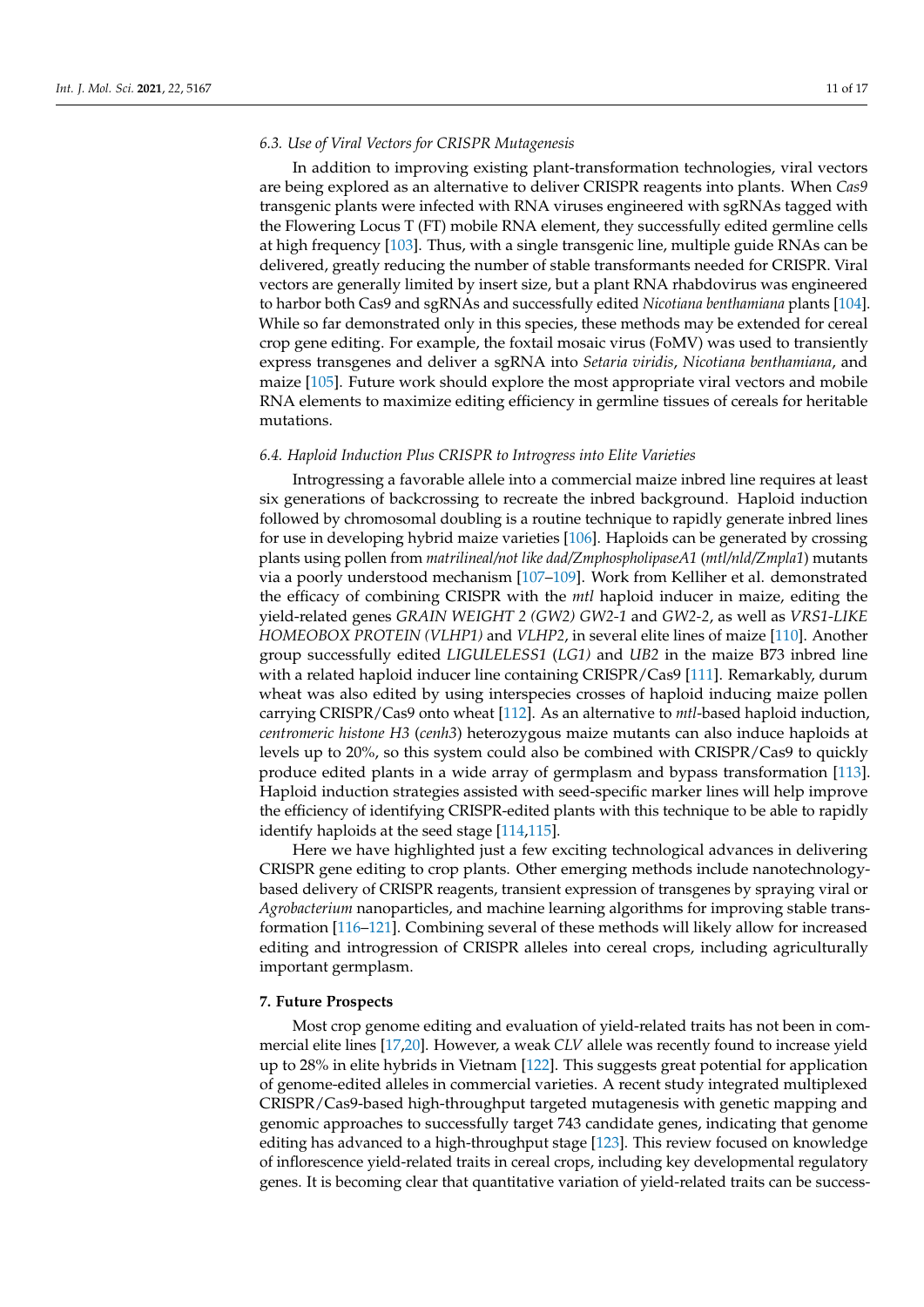fully engineered by editing of developmental genes, suggesting that crop breeding does not need to depend on naturally occurring mutations. Instead, artificially generated variation can be the raw material for future breeding. With advances in genome-editing technologies and the increasing understanding of biological traits, knowledge-driven breeding by design is becoming a reality that can be deployed to improve the grain yield of current elite inbred lines and to domesticate wild ancestors *de novo* to recreate new crop varieties [\[124\]](#page-16-2). These versatile technologies will allow us to generate diverse germplasm for a growing population and engineer more resilient crops under changing climate conditions.

**Author Contributions:** L.L. and P.L.L. equally contributed to the work. L.L., P.L.L. and D.J. co-write the manuscript. All authors have read and agreed to the published version of the manuscript.

**Funding:** Funding provided by the National Science Foundation (IOS-1546837) to D.J., as well as NSF Postdoctoral Research Fellowships in Biology Program under grant number 2010642 to P.L.L.

**Institutional Review Board Statement:** Not applicable.

**Informed Consent Statement:** Not applicable.

**Data Availability Statement:** The review did not report any data.

**Acknowledgments:** We acknowledge Munenori Kitagawa for providing helpful comments about the manuscript.

**Conflicts of Interest:** The authors declare no conflict of interest.

#### **References**

- <span id="page-11-0"></span>1. Ross-Ibarra, J.; Morrell, P.L.; Gaut, B.S. Plant Domestication, a Unique Opportunity to Identify the Genetic Basis of Adaptation. *Proc. Natl. Acad. Sci. USA* **2007**, *104* (Suppl. S1), 8641–8648. [\[CrossRef\]](http://doi.org/10.1073/pnas.0700643104)
- <span id="page-11-1"></span>2. Yu, H.; Li, J. Short- and Long-Term Challenges in Crop Breeding. *Natl. Sci. Rev.* **2021**, *8*. [\[CrossRef\]](http://doi.org/10.1093/nsr/nwab002)
- <span id="page-11-2"></span>3. Smýkal, P.; Nelson, M.N.; Berger, J.D.; Von Wettberg, E.J.B. The Impact of Genetic Changes during Crop Domestication. *Agronomy* **2018**, *8*, 119. [\[CrossRef\]](http://doi.org/10.3390/agronomy8070119)
- <span id="page-11-3"></span>4. Fernie, A.R.; Yan, J. De Novo Domestication: An Alternative Route toward New Crops for the Future. *Mol. Plant* **2019**, *12*, 615–631. [\[CrossRef\]](http://doi.org/10.1016/j.molp.2019.03.016)
- <span id="page-11-4"></span>5. Baenziger, P.S.; Russell, W.K.; Graef, G.L.; Campbell, B.T. Improving Lives: 50 Years of Crop Breeding, Genetics, and Cytology (C-1). *Crop Sci.* **2006**, *46*, 2230–2244. [\[CrossRef\]](http://doi.org/10.2135/cropsci2005.11.0404gas)
- <span id="page-11-5"></span>6. Lee, E.A.; Tracy, W.F. Modern Maize Breeding. Handb. Maize Genet. *Genomics* **2009**, *II*, 141–160. [\[CrossRef\]](http://doi.org/10.1007/978-0-387-77863-1_7)
- <span id="page-11-6"></span>7. Brown, P.J.; Upadyayula, N.; Mahone, G.S.; Tian, F.; Bradbury, P.J.; Myles, S.; Holland, J.B.; Flint-garcia, S.; Mcmullen, M.D.; Buckler, E.S.; et al. Distinct Genetic Architectures for Male and Female Inflorescence Traits of Maize. *PLoS Genet.* **2011**, *7*, e1002383. [\[CrossRef\]](http://doi.org/10.1371/journal.pgen.1002383) [\[PubMed\]](http://www.ncbi.nlm.nih.gov/pubmed/22125498)
- <span id="page-11-12"></span>8. Liu, L.; Du, Y.; Huo, D.; Wang, M.; Shen, X.; Yue, B.; Qiu, F.; Zheng, Y.; Yan, J.; Zhang, Z. Genetic Architecture of Maize Kernel Row Number and Whole Genome Prediction. *Theor. Appl. Genet.* **2015**, *128*. [\[CrossRef\]](http://doi.org/10.1007/s00122-015-2581-2)
- 9. Xiao, Y.; Tong, H.; Yang, X.; Xu, S.; Pan, Q.; Qiao, F.; Raihan, M.S.; Luo, Y.; Liu, H.; Zhang, X.; et al. Genome-Wide Dissection of the Maize Ear Genetic Architecture Using Multiple Populations. *New Phytol.* **2016**, *210*, 1095–1106. [\[CrossRef\]](http://doi.org/10.1111/nph.13814)
- <span id="page-11-8"></span>10. Li, M.; Zhong, W.; Yang, F.; Zhang, Z. Genetic and Molecular Mechanisms of Quantitative Trait Loci Controlling Maize Inflorescence Architecture. *Plant Cell Physiol.* **2018**, *59*, 448–457. [\[CrossRef\]](http://doi.org/10.1093/pcp/pcy022)
- <span id="page-11-9"></span>11. Xing, Y.; Zhang, Q. Genetic and Molecular Bases of Rice Yield. *Annu. Rev. Plant Biol.* **2010**, *61*, 421–442. [\[CrossRef\]](http://doi.org/10.1146/annurev-arplant-042809-112209)
- <span id="page-11-10"></span>12. Wang, Y.; Li, J. Branching in Rice. *Curr. Opin. Plant Biol.* **2011**, *14*, 94–99. [\[CrossRef\]](http://doi.org/10.1016/j.pbi.2010.11.002)
- 13. Tu, C.; Li, T.; Liu, X. Genetic and Epigenetic Regulatory Mechanism of Rice Panicle Development. *AIP Conf. Proc.* **2019**, *2079*. [\[CrossRef\]](http://doi.org/10.1063/1.5092379)
- <span id="page-11-7"></span>14. Gao, X.Q.; Wang, N.; Wang, X.L.; Zhang, X.S. Architecture of Wheat Inflorescence: Insights from Rice. *Trends Plant Sci.* **2019**, *24*, 802–809. [\[CrossRef\]](http://doi.org/10.1016/j.tplants.2019.06.002)
- <span id="page-11-11"></span>15. Tanaka, W.; Pautler, M.; Jackson, D.; Hirano, H.-Y. Grass Meristems II—Inflorescence Architecture, Flower Development and Meristem Fate. *Plant Cell Physiol.* **2013**, *54*, 313–324. [\[CrossRef\]](http://doi.org/10.1093/pcp/pct016) [\[PubMed\]](http://www.ncbi.nlm.nih.gov/pubmed/23378448)
- <span id="page-11-13"></span>16. Rodríguez-Leal, D.; Lemmon, Z.H.; Man, J.; Bartlett, M.E.; Lippman, Z.B. Engineering Quantitative Trait Variation for Crop Improvement by Genome Editing. *Cell* **2017**, *171*, 470–480.e8. [\[CrossRef\]](http://doi.org/10.1016/j.cell.2017.08.030) [\[PubMed\]](http://www.ncbi.nlm.nih.gov/pubmed/28919077)
- <span id="page-11-14"></span>17. Liu, L.; Gallagher, J.; Arevalo, E.D.; Chen, R.; Skopelitis, T.; Wu, Q.; Bartlett, M.; Jackson, D. Enhancing Grain-Yield-Related Traits by CRISPR—Cas9 Promoter Editing of Maize CLE Genes. *Nat. Plants* **2021**, *7*, 287–294. [\[CrossRef\]](http://doi.org/10.1038/s41477-021-00858-5)
- <span id="page-11-15"></span>18. Wang, X.; Aguirre, L.; Rodríguez-leal, D.; Hendelman, A. Dissecting Cis- Regulatory Control of Quantitative Trait Variation in a Plant Stem Cell Circuit. *Nat. Plants* **2021**, *7*, 419–427. [\[CrossRef\]](http://doi.org/10.1038/s41477-021-00898-x) [\[PubMed\]](http://www.ncbi.nlm.nih.gov/pubmed/33846596)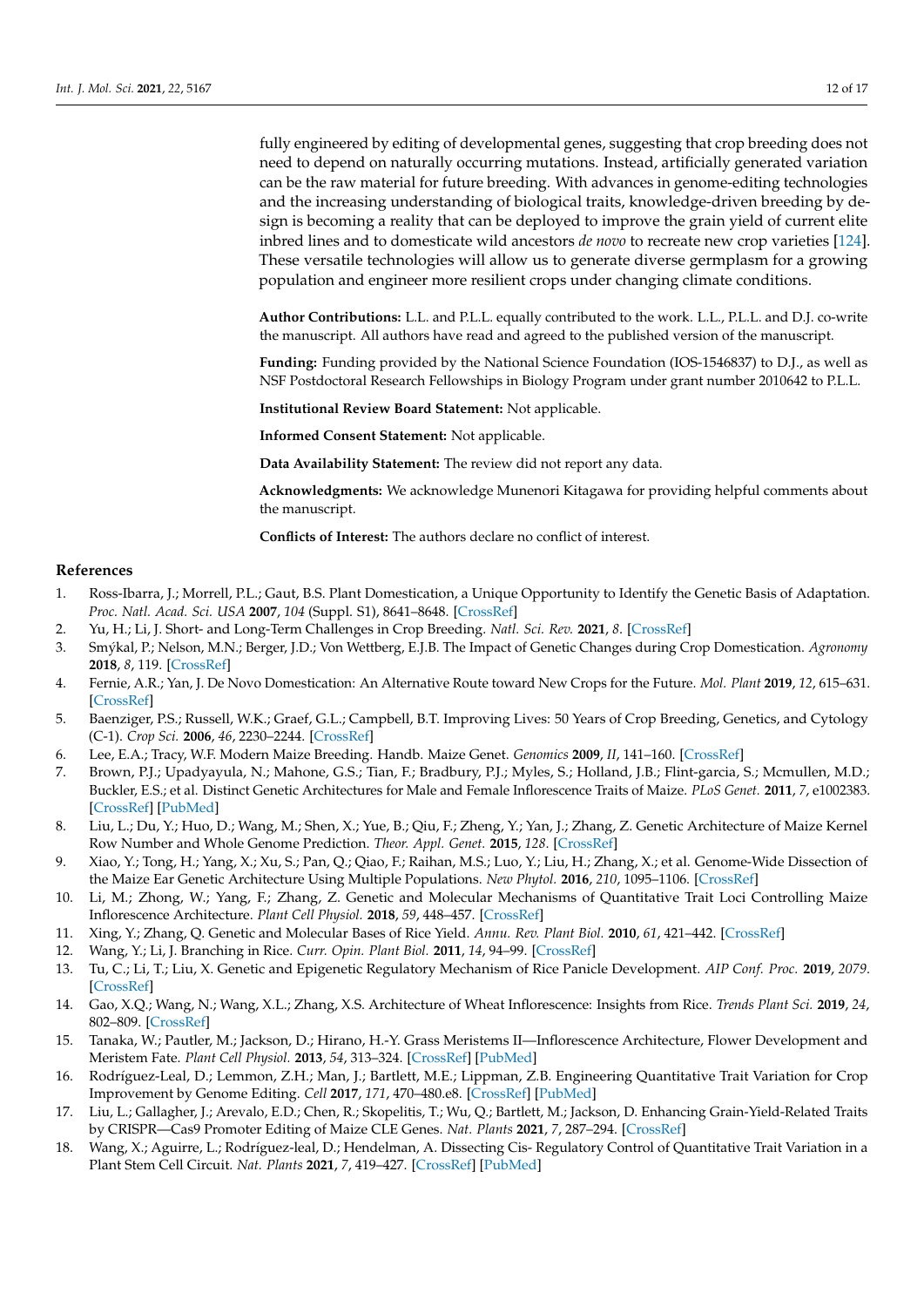- <span id="page-12-19"></span>19. Hendelman, A.; Zebell, S.; Rodriguez-leal, D.; Eshed, Y.; Efroni, I.; Lippman, Z.B.; Hendelman, A.; Zebell, S.; Rodriguez-leal, D.; Dukler, N.; et al. Conserved Pleiotropy of an Ancient Plant Homeobox Gene Uncovered by Cis- Regulatory Dissection Article Conserved Pleiotropy of an Ancient Plant Homeobox Gene Uncovered by Cis- Regulatory Dissection. *Cell* **2021**. [\[CrossRef\]](http://doi.org/10.1016/j.cell.2021.02.001)
- <span id="page-12-0"></span>20. Cui, Y.; Hu, X.; Liang, G.; Feng, A.; Wang, F.; Ruan, S.; Dong, G.; Shen, L.; Zhang, B.; Chen, D.; et al. Production of Novel Beneficial Alleles of a Rice Yield-related QTL by CRISPR/Cas9. *Plant Biotechnol. J.* **2020**. [\[CrossRef\]](http://doi.org/10.1111/pbi.13370)
- <span id="page-12-1"></span>21. Kellogg, E.A. Beyond taxonomy: Prospects for understanding morphological diversity in the gras-ses (Poaceae). *Darwiniana* **2006**, *44*, 7–17.
- <span id="page-12-2"></span>22. Bommert, P.; Whipple, C. Grass Inflorescence Architecture and Meristem Determinacy. *Semin. Cell Dev. Biol.* **2018**, *79*, 37–47. [\[CrossRef\]](http://doi.org/10.1016/j.semcdb.2017.10.004) [\[PubMed\]](http://www.ncbi.nlm.nih.gov/pubmed/29020602)
- <span id="page-12-3"></span>23. Williams, L.; Fletcher, J.C. Stem Cell Regulation in the Arabidopsis Shoot Apical Meristem. *Curr. Opin. Plant Biol.* **2005**, *8*, 582–586. [\[CrossRef\]](http://doi.org/10.1016/j.pbi.2005.09.010)
- <span id="page-12-4"></span>24. Wu, Q.; Xu, F.; Jackson, D. All Together Now, a Magical Mystery Tour of the Maize Shoot Meristem. *Curr. Opin. Plant Biol.* **2018**, *45*, 26–35. [\[CrossRef\]](http://doi.org/10.1016/j.pbi.2018.04.010) [\[PubMed\]](http://www.ncbi.nlm.nih.gov/pubmed/29778985)
- 25. Clark, S.E.; Williams, R.W.; Meyerowitz, E.M. The CLAVATA1 Gene Encodes a Putative Receptor Kinase That Controls Shoot and Floral Meristem Size in Arabidopsis. *Cell* **1997**, *62*, 575–585. [\[CrossRef\]](http://doi.org/10.1016/S0092-8674(00)80239-1)
- 26. Fletcher, J.C. Signaling of Cell Fate Decisions by CLAVATA3 in Arabidopsis Shoot Meristems. *Science* **1999**, *283*, 1911–1914. [\[CrossRef\]](http://doi.org/10.1126/science.283.5409.1911)
- 27. Jeong, S.; Trotochaud, A.E.; Clark, S.E. The Arabidopsis CLAVATA2 Gene Encodes a Receptor-like Protein Required for the Stability of the CLAVATA1 Receptor-like Kinase. *Plant Cell* **1999**, *11*, 1925–1933. [\[CrossRef\]](http://doi.org/10.1105/tpc.11.10.1925)
- 28. Brand, U.; Fletcher, J.C.; Hobe, M.; Meyerowitz, E.M.; Simon, R. Dependence of Stem Cell Fate in Arabidopsis on a Feedback Loop Regulated by CLV3 Activity. *Science* **2000**, *289*, 617–619. [\[CrossRef\]](http://doi.org/10.1126/science.289.5479.617)
- <span id="page-12-5"></span>29. Schoof, H.; Lenhard, M.; Haecker, A.; Mayer, K.F.X.; Jürgens, G.; Laux, T. The Stem Cell Population of Arabidopsis Shoot Meristems Is Maintained by a Regulatory Loop between the CLAVATA and WUSCHEL Genes. *Cell* **2000**, *100*, 635–644. [\[CrossRef\]](http://doi.org/10.1016/S0092-8674(00)80700-X)
- <span id="page-12-6"></span>30. Bommert, P.; Lunde, C.; Nardmann, J.; Vollbrecht, E.; Running, M.; Jackson, D.; Hake, S.; Werr, W. Thick Tassel Dwarf1 Encodes a Putative Maize Ortholog of the Arabidopsis CLAVATA1 Leucine-Rich Repeat Receptor-like Kinase. *Development* **2005**, *132*, 1235–1245. [\[CrossRef\]](http://doi.org/10.1242/dev.01671)
- <span id="page-12-7"></span>31. Rodriguez-Leal, D.; Xu, C.; Kwon, C.T.; Soyars, C.; Demesa-Arevalo, E.; Man, J.; Liu, L.; Lemmon, Z.H.; Jones, D.S.; Van Eck, J.; et al. Evolution of Buffering in a Genetic Circuit Controlling Plant Stem Cell Proliferation. *Nat. Genet.* **2019**, *51*, 786–792. [\[CrossRef\]](http://doi.org/10.1038/s41588-019-0389-8) [\[PubMed\]](http://www.ncbi.nlm.nih.gov/pubmed/30988512)
- <span id="page-12-8"></span>32. Tran, Q.H.; Bui, N.H.; Kappel, C.; Dau, N.T.N.; Nguyen, L.T.; Tran, T.T.; Khanh, T.D.; Trung, K.H.; Lenhard, M.; Vi, S.L. Mapping-by-Sequencing via MutMap Identifies a Mutation in ZmCLE7 Underlying Fasciation in a Newly Developed EMS Mutant Population in an Elite Tropical Maize Inbred. *Genes* **2020**, *11*, 281. [\[CrossRef\]](http://doi.org/10.3390/genes11030281)
- <span id="page-12-9"></span>33. Je, B.I.; Gruel, J.; Lee, Y.K.; Bommert, P.; Arevalo, E.D.; Eveland, A.L.; Wu, Q.; Goldshmidt, A.; Meeley, R.; Bartlett, M.; et al. Signaling from Maize Organ Primordia via FASCIATED EAR3 Regulates Stem Cell Proliferation and Yield Traits. *Nat. Genet.* **2016**, *48*, 785–791. [\[CrossRef\]](http://doi.org/10.1038/ng.3567) [\[PubMed\]](http://www.ncbi.nlm.nih.gov/pubmed/27182966)
- <span id="page-12-10"></span>34. Bommert, P.; Je, B.I.; Goldshmidt, A.; Jackson, D. The Maize Gα Gene COMPACT PLANT2 Functions in CLAVATA Signalling to Control Shoot Meristem Size. *Nature* **2013**, *502*, 555–558. [\[CrossRef\]](http://doi.org/10.1038/nature12583) [\[PubMed\]](http://www.ncbi.nlm.nih.gov/pubmed/24025774)
- 35. Wu, Q.; Xu, F.; Liu, L.; Char, S.N.; Ding, Y.; Je, B.I.; Schmelz, E.; Yang, B.; Jackson, D. The Maize Heterotrimeric G Protein β Subunit Controls Shoot Meristem Development and Immune Responses. *Proc. Natl. Acad. Sci. USA* **2020**, *117*, 1799–1805. [\[CrossRef\]](http://doi.org/10.1073/pnas.1917577116)
- 36. Je, B.I.; Xu, F.; Wu, Q.; Liu, L.; Meeley, R.; Gallagher, J.P.; Corcilius, L.; Payne, R.J.; Bartlett, M.E.; Jackson, D. The Clavata Receptor Fasciated Ear2 Responds to Distinct Cle Peptides by Signaling through Two Downstream Effectors. *Elife* **2018**, *7*. [\[CrossRef\]](http://doi.org/10.7554/eLife.35673)
- <span id="page-12-11"></span>37. Bommert, P.; Nagasawa, N.S.; Jackson, D. Quantitative Variation in Maize Kernel Row Number Is Controlled by the FASCIATED EAR2 Locus. *Nat. Genet.* **2013**, *45*, 334–337. [\[CrossRef\]](http://doi.org/10.1038/ng.2534)
- <span id="page-12-12"></span>38. Tanaka, W.; Hirano, H.-Y. Antagonistic Action of TILLERS ABSENT1 and FLORAL ORGAN NUMBER2 Regulates Stem Cell Maintenance during Axillary Meristem Development in Rice. *New Phytol.* **2020**, *225*, 974–984. [\[CrossRef\]](http://doi.org/10.1111/nph.16163) [\[PubMed\]](http://www.ncbi.nlm.nih.gov/pubmed/31486529)
- <span id="page-12-13"></span>39. Suzaki, T.; Sato, M.; Ashikari, M.; Miyoshi, M.; Nagato, Y.; Hirano, H.Y. The Gene FLORAL ORGAN NUMBER1 Regulates Floral Meristem Size in Rice and Encodes a Leucine-Rich Repeat Receptor Kinase Orthologous to Arabidopsis CLAVATA1. *Development* **2004**, *131*, 5649–5657. [\[CrossRef\]](http://doi.org/10.1242/dev.01441)
- <span id="page-12-14"></span>40. Huang, X.; Qian, Q.; Liu, Z.; Sun, H.; He, S.; Luo, D.; Xia, G.; Chu, C.; Li, J.; Fu, X. Natural Variation at the DEP1 Locus Enhances Grain Yield in Rice. *Nat. Genet.* **2009**, *41*. [\[CrossRef\]](http://doi.org/10.1038/ng.352)
- <span id="page-12-15"></span>41. Sun, H.; Qian, Q.; Wu, K.; Luo, J.; Wang, S.; Zhang, C.; Ma, Y.; Liu, Q.; Huang, X.; Yuan, Q.; et al. Heterotrimeric G Proteins Regulate Nitrogen-Use Efficiency in Rice. *Nat. Genet.* **2014**, *46*, 652–656. [\[CrossRef\]](http://doi.org/10.1038/ng.2958)
- <span id="page-12-16"></span>42. Studer, A.; Zhao, Q.; Ross-Ibarra, J.; Doebley, J. Identification of a Functional Transposon Insertion in the Maize Domestication Gene Tb1. *Nat. Genet.* **2011**, *43*, 1–6. [\[CrossRef\]](http://doi.org/10.1038/ng.942)
- <span id="page-12-17"></span>43. Dong, Z.; Xiao, Y.; Govindarajulu, R.; Feil, R.; Siddoway, M.L.; Nielsen, T.; Lunn, J.E.; Hawkins, J.; Whipple, C.; Chuck, G. The Regulatory Landscape of a Core Maize Domestication Module Controlling Bud Dormancy and Growth Repression. *Nat. Commun.* **2019**, *10*. [\[CrossRef\]](http://doi.org/10.1038/s41467-019-11774-w) [\[PubMed\]](http://www.ncbi.nlm.nih.gov/pubmed/31444327)
- <span id="page-12-18"></span>44. Takeda, T.; Suwa, Y.; Suzuki, M.; Kitano, H.; Ueguchi-Tanaka, M.; Ashikari, M.; Matsuoka, M.; Ueguchi, C. The OsTB1 Gene Negatively Regulates Lateral Branching in Rice. *Plant J.* **2003**, *33*, 513–520. [\[CrossRef\]](http://doi.org/10.1046/j.1365-313X.2003.01648.x)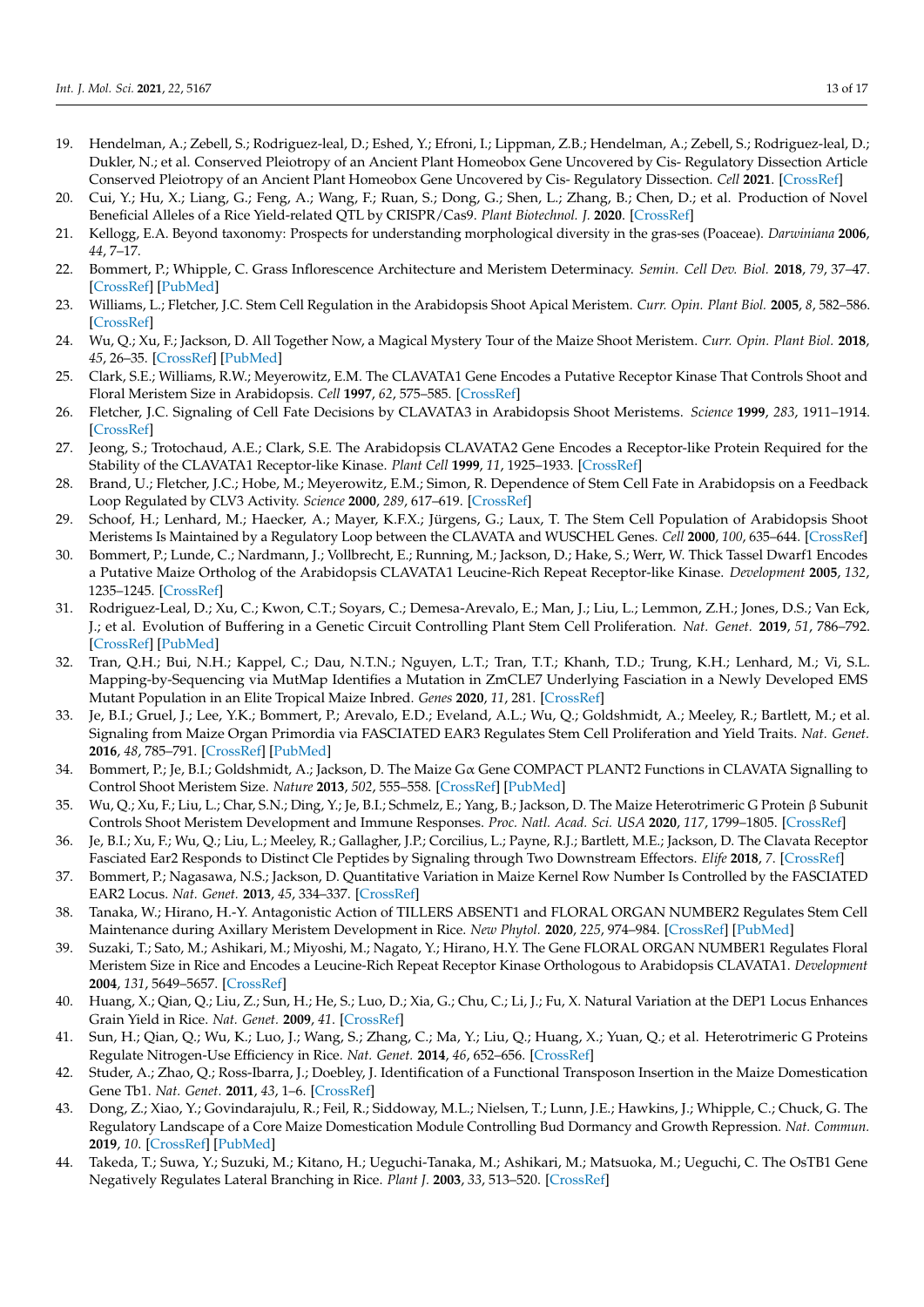- <span id="page-13-0"></span>45. Dixon, L.E.; Greenwood, J.R.; Bencivenga, S.; Zhang, P.; Cockram, J.; Mellers, G.; Ramm, K.; Cavanagh, C.; Swain, S.M.; Boden, S.A. TEOSINTE BRANCHED1 Regulates Inflorescence Architecture and Development in Bread Wheat (Triticum Aestivum). *Plant Cell* **2018**, *30*, 563–581. [\[CrossRef\]](http://doi.org/10.1105/tpc.17.00961) [\[PubMed\]](http://www.ncbi.nlm.nih.gov/pubmed/29444813)
- <span id="page-13-1"></span>46. Jiao, Y.; Wang, Y.; Xue, D.; Wang, J.; Yan, M.; Liu, G.; Dong, G.; Zeng, D.; Lu, Z.; Zhu, X.; et al. Regulation of OsSPL14 by OsmiR156 Defines Ideal Plant Architecture in Rice. *Nat. Genet.* **2010**, *42*, 541–545. [\[CrossRef\]](http://doi.org/10.1038/ng.591) [\[PubMed\]](http://www.ncbi.nlm.nih.gov/pubmed/20495565)
- <span id="page-13-3"></span>47. Miura, K.; Ikeda, M.; Matsubara, A.; Song, X.; Ito, M.; Asano, K.; Matsuoka, M. OsSPL14 Promotes Panicle Branching and Higher Grain Productivity in Rice. *Nat. Genet.* **2010**, *42*, 545–549. [\[CrossRef\]](http://doi.org/10.1038/ng.592) [\[PubMed\]](http://www.ncbi.nlm.nih.gov/pubmed/20495564)
- <span id="page-13-2"></span>48. Lu, Z.; Yu, H.; Xiong, G.; Wang, J.; Jiao, Y.; Liu, G.; Jing, Y.; Meng, X.; Hu, X.; Qian, Q.; et al. Genome-Wide Binding Analysis of the Transcription Activator Ideal Plant Architecture1 Reveals a Complex Network Regulating Rice Plant Architecture. *Plant Cell* **2013**, *25*, 3743–3759. [\[CrossRef\]](http://doi.org/10.1105/tpc.113.113639) [\[PubMed\]](http://www.ncbi.nlm.nih.gov/pubmed/24170127)
- <span id="page-13-4"></span>49. Song, X.; Lu, Z.; Yu, H.; Shao, G.; Xiong, J.; Meng, X.; Jing, Y.; Liu, G.; Xiong, G.; Duan, J.; et al. IPA1 Functions as a Downstream Transcription Factor Repressed by D53 in Strigolactone Signaling in Rice. *Cell Res.* **2017**, *27*, 1128–1141. [\[CrossRef\]](http://doi.org/10.1038/cr.2017.102)
- <span id="page-13-5"></span>50. Wang, L.; Sun, S.; Jin, J.; Fu, D.; Yang, X.; Weng, X.; Xu, C.; Li, X.; Xiao, J.; Zhang, Q. Coordinated Regulation of Vegetative and Reproductive Branching in Rice. *Proc. Natl. Acad. Sci. USA* **2015**. [\[CrossRef\]](http://doi.org/10.1073/pnas.1521949112)
- <span id="page-13-6"></span>51. Chuck, G.S.; Brown, P.J.; Meeley, R.; Hake, S. Maize SBP-Box Transcription Factors Unbranched2 and Unbranched3 Affect Yield Traits by Regulating the Rate of Lateral Primordia Initiation. *Proc. Natl. Acad. Sci. USA* **2014**, *111*, 18775–18780. [\[CrossRef\]](http://doi.org/10.1073/pnas.1407401112)
- <span id="page-13-7"></span>52. Liu, L.; Du, Y.; Shen, X.; Li, M.; Sun, W.; Huang, J.; Liu, Z.; Tao, Y.; Zheng, Y.; Yan, J.; et al. KRN4 Controls Quantitative Variation in Maize Kernel Row Number. *PLoS Genet.* **2015**, *11*, e1005670. [\[CrossRef\]](http://doi.org/10.1371/journal.pgen.1005670)
- <span id="page-13-8"></span>53. Du, Y.; Liu, L.; Peng, Y.; Li, M.; Li, Y.; Liu, D.; Li, X.; Zhang, Z. Unbranched3 Expression and Inflorescence Development Is Mediated by Unbranched2 and the Distal Enhancer, KRN4, in Maize. *PLoS Genet.* **2020**, *16*, e1008764. [\[CrossRef\]](http://doi.org/10.1371/journal.pgen.1008764) [\[PubMed\]](http://www.ncbi.nlm.nih.gov/pubmed/32330129)
- <span id="page-13-9"></span>54. Du, Y.; Liu, L.; Li, M.; Fang, S.; Shen, X.; Chu, J.; Zhang, Z. UNBRANCHED3 Regulates Branching by Modulating Cytokinin Biosynthesis and Signaling in Maize and Rice. *New Phytol.* **2017**, *214*. [\[CrossRef\]](http://doi.org/10.1111/nph.14391) [\[PubMed\]](http://www.ncbi.nlm.nih.gov/pubmed/28040882)
- <span id="page-13-10"></span>55. Liu, J.; Cheng, X.; Liu, P.; Sun, J. MiR156-Targeted SBP-Box Transcription Factors Interact with DWARF53 to Regulate Teosinte Branched1 and Barren STALK1 Expression in Bread Wheat. *Plant Physiol.* **2017**, *174*, 1931–1948. [\[CrossRef\]](http://doi.org/10.1104/pp.17.00445) [\[PubMed\]](http://www.ncbi.nlm.nih.gov/pubmed/28526703)
- <span id="page-13-11"></span>56. Lundqvist, U.; Lundqvist, A. The Co-Operation between Intermedium Genes and the Six-Row Gene Hex-v in a Six-Row Variety of Barley. *Hereditas* **1989**, *110*, 227–233. [\[CrossRef\]](http://doi.org/10.1111/j.1601-5223.1989.tb00785.x)
- <span id="page-13-12"></span>57. Ramsay, L.; Comadran, J.; Druka, A.; Marshall, D.F.; Thomas, W.T.B.; MacAulay, M.; MacKenzie, K.; Simpson, C.; Fuller, J.; Bonar, N.; et al. INTERMEDIUM-C, a Modifier of Lateral Spikelet Fertility in Barley, Is an Ortholog of the Maize Domestication Gene TEOSINTE BRANCHED 1. *Nat. Genet.* **2011**, *43*, 169–172. [\[CrossRef\]](http://doi.org/10.1038/ng.745)
- <span id="page-13-13"></span>58. Komatsuda, T.; Pourkheirandish, M.; He, C.; Azhaguvel, P.; Kanamori, K.; Perovic, D.; Stein, N.; Graner, A.; Wicker, T.; Tagiri, A.; et al. Six-Rowed Barley Originated from a Mutation in a Homeodomain-Leucine Zipper I-Class Homeobox Gene. *Proc. Natl. Acad. Sci. USA* **2007**, *104*, 1424–1429. [\[CrossRef\]](http://doi.org/10.1073/pnas.0608580104)
- <span id="page-13-14"></span>59. Youssef, H.M.; Eggert, K.; Koppolu, R.; Alqudah, A.M.; Poursarebani, N.; Fazeli, A.; Sakuma, S.; Tagiri, A.; Rutten, T.; Govind, G.; et al. VRS2 Regulates Hormone-Mediated Inflorescence Patterning in Barley. *Nat. Genet.* **2017**, *49*, 157–161. [\[CrossRef\]](http://doi.org/10.1038/ng.3717)
- <span id="page-13-15"></span>60. van Esse, G.W.; Walla, A.; Finke, A.; Koornneef, M.; Pecinka, A.; von Korff, M. Six-Rowed Spike3 (VRS3) Is a Histone Demethylase That Controls Lateral Spikelet Development in Barley. *Plant Physiol.* **2017**, *174*, 2397–2408. [\[CrossRef\]](http://doi.org/10.1104/pp.17.00108) [\[PubMed\]](http://www.ncbi.nlm.nih.gov/pubmed/28655778)
- <span id="page-13-16"></span>61. Koppolu, R.; Anwar, N.; Sakuma, S.; Tagiri, A.; Lundqvist, U.; Pourkheirandish, M.; Rutten, T.; Seiler, C.; Himmelbach, A.; Ariyadasa, R.; et al. Six-Rowed Spike4 (Vrs4) Controls Spikelet Determinacy and Row-Type in Barley. *Proc. Natl. Acad. Sci. USA* **2013**, *4*. [\[CrossRef\]](http://doi.org/10.1073/pnas.1221950110)
- <span id="page-13-17"></span>62. Zwirek, M.; Waugh, R.; McKim, S.M. Interaction between Row-Type Genes in Barley Controls Meristem Determinacy and Reveals Novel Routes to Improved Grain. *New Phytol.* **2019**, *221*, 1950–1965. [\[CrossRef\]](http://doi.org/10.1111/nph.15548)
- <span id="page-13-18"></span>63. Whipple, C.J.; Kebrom, T.H.; Weber, A.L.; Yang, F.; Hall, D.; Meeley, R.; Schmidt, R.; Doebley, J.; Brutnell, T.P.; Jackson, D.P. Grassy Tillers1 Promotes Apical Dominance in Maize and Responds To Shade Signals in the Grasses. *Proc. Natl. Acad. Sci. USA* **2011**, *108*, E506–E512. [\[CrossRef\]](http://doi.org/10.1073/pnas.1102819108)
- <span id="page-13-19"></span>64. Wills, D.M.; Whipple, C.J.; Takuno, S.; Kursel, L.E.; Shannon, L.M.; Ross-Ibarra, J.; Doebley, J.F. From Many, One: Genetic Control of Prolificacy during Maize Domestication. *PLoS Genet.* **2013**, *9*, e1003604. [\[CrossRef\]](http://doi.org/10.1371/journal.pgen.1003604) [\[PubMed\]](http://www.ncbi.nlm.nih.gov/pubmed/23825971)
- <span id="page-13-20"></span>65. Bortiri, E.; Chuck, G.; Vollbrecht, E.; Rocheford, T.; Martienssen, R.; Hake, S. Ramosa2 Encodes a LATERAL ORGAN BOUNDARY Domain Protein That Determines the Fate of Stem Cells in Branch Meristems of Maize. *Plant Cell* **2006**, *18*, 574–585. [\[CrossRef\]](http://doi.org/10.1105/tpc.105.039032)
- <span id="page-13-21"></span>66. Li, M.; Li, X.; Zhou, Z.; Wu, P.; Fang, M.; Pan, X.; Lin, Q.; Luo, W.; Wu, G.; Li, H. Reassessment of the Four Yield-Related Genes Gn1a, DEP1, GS3, and IPA1 in Rice Using a CRISPR/Cas9 System. *Front. Plant Sci.* **2016**, *7*, 1–13. [\[CrossRef\]](http://doi.org/10.3389/fpls.2016.00377)
- <span id="page-13-22"></span>67. Lippman, Z.B.; Cohen, O.; Alvarez, J.P.; Abu-Abied, M.; Pekker, I.; Paran, I.; Eshed, Y.; Zamir, D. The Making of a Compound Inflorescence in Tomato and Related Nightshades. *PLoS Biol.* **2008**, *6*, 2424–2435. [\[CrossRef\]](http://doi.org/10.1371/journal.pbio.0060288) [\[PubMed\]](http://www.ncbi.nlm.nih.gov/pubmed/19018664)
- <span id="page-13-23"></span>68. Breuninger, H.; Rikirsch, E.; Hermann, M.; Ueda, M.; Laux, T. Differential Expression of WOX Genes Mediates Apical-Basal Axis Formation in the Arabidopsis Embryo. *Dev. Cell* **2008**, *14*, 867–876. [\[CrossRef\]](http://doi.org/10.1016/j.devcel.2008.03.008) [\[PubMed\]](http://www.ncbi.nlm.nih.gov/pubmed/18539115)
- <span id="page-13-24"></span>69. Jinek, M.; Chylinski, K.; Fonfara, I.; Hauer, M.; Doudna, J.A.; Charpentier, E. A Programmable Dual RNA-Guided DNA Endonuclease in Adaptive Bacterial Immunity. *Science* **2012**, *337*, 816–821. [\[CrossRef\]](http://doi.org/10.1126/science.1225829) [\[PubMed\]](http://www.ncbi.nlm.nih.gov/pubmed/22745249)
- <span id="page-13-25"></span>70. Zhu, C.; Bortesi, L.; Baysal, C.; Twyman, R.M.; Fischer, R.; Capell, T.; Schillberg, S.; Christou, P. Characteristics of Genome Editing Mutations in Cereal Crops. *Trends Plant Sci.* **2017**, *22*, 38–52. [\[CrossRef\]](http://doi.org/10.1016/j.tplants.2016.08.009)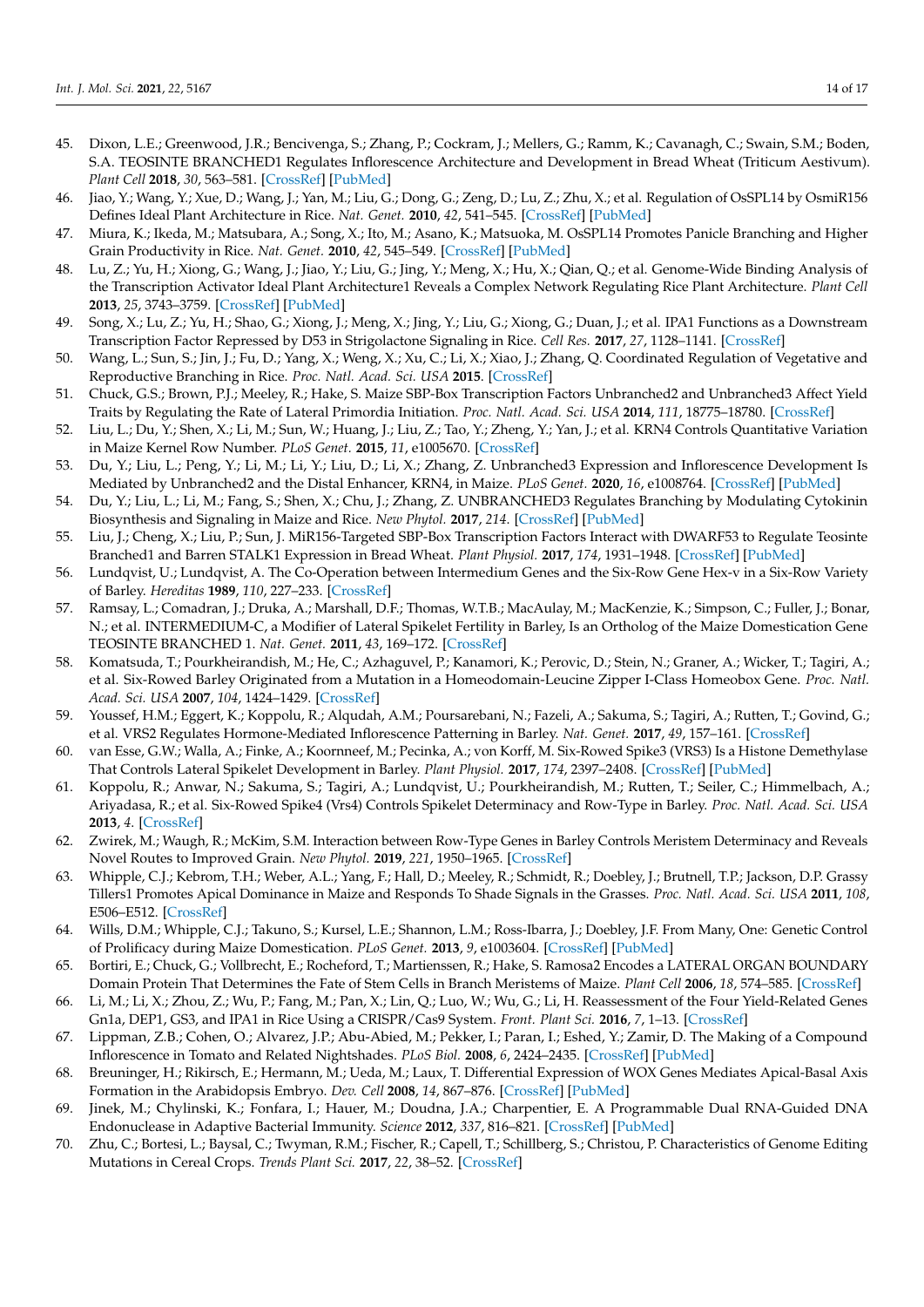- <span id="page-14-0"></span>71. Huang, X.; Hilscher, J.; Stoger, E.; Christou, P.; Zhu, C. Modification of Cereal Plant Architecture by Genome Editing to Improve Yields. *Plant Cell Rep.* **2021**. [\[CrossRef\]](http://doi.org/10.1007/s00299-021-02668-7)
- <span id="page-14-1"></span>72. Nuccio, M.L.; Claeys, H.; Heyndrickx, K.S. CRISPR-Cas Technology in Corn: A New Key to Unlock Genetic Knowledge and Create Novel Products. *Mol. Breed.* **2021**, *41*, 11. [\[CrossRef\]](http://doi.org/10.1007/s11032-021-01200-9)
- <span id="page-14-2"></span>73. Molla, K.A.; Yang, Y. CRISPR/Cas-Mediated Base Editing: Technical Considerations and Practical Applications. *Trends Biotechnol.* **2019**, *37*, 1121–1142. [\[CrossRef\]](http://doi.org/10.1016/j.tibtech.2019.03.008)
- <span id="page-14-3"></span>74. Li, C.; Zong, Y.; Wang, Y.; Jin, S.; Zhang, D.; Song, Q.; Zhang, R.; Gao, C. Expanded Base Editing in Rice and Wheat Using a Cas9-Adenosine Deaminase Fusion. *Genome Biol.* **2018**, *19*, 59. [\[CrossRef\]](http://doi.org/10.1186/s13059-018-1443-z)
- 75. Li, J.; Sun, Y.; Du, J.; Zhao, Y.; Xia, L. Generation of Targeted Point Mutations in Rice by a Modified CRISPR/Cas9 System. *Mol. Plant* **2017**, *10*, 526–529. [\[CrossRef\]](http://doi.org/10.1016/j.molp.2016.12.001) [\[PubMed\]](http://www.ncbi.nlm.nih.gov/pubmed/27940306)
- 76. Lu, Y.; Zhu, J.-K. Precise Editing of a Target Base in the Rice Genome Using a Modified CRISPR/Cas9 System. *Mol. Plant* **2017**, *10*, 523–525. [\[CrossRef\]](http://doi.org/10.1016/j.molp.2016.11.013)
- <span id="page-14-4"></span>77. Zong, Y.; Wang, Y.; Li, C.; Zhang, R.; Chen, K.; Ran, Y.; Qiu, J.-L.; Wang, D.; Gao, C. Precise Base Editing in Rice, Wheat and Maize with a Cas9-Cytidine Deaminase Fusion. *Nat. Biotechnol.* **2017**, *35*, 438–440. [\[CrossRef\]](http://doi.org/10.1038/nbt.3811)
- <span id="page-14-5"></span>78. Ren, Q.; Sretenovic, S.; Liu, S.; Tang, X.; Huang, L.; He, Y.; Liu, L.; Guo, Y.; Zhong, Z.; Liu, G.; et al. PAM-Less Plant Genome Editing Using a CRISPR–SpRY Toolbox. *Nat. Plants* **2021**, *7*, 25–33. [\[CrossRef\]](http://doi.org/10.1038/s41477-020-00827-4)
- <span id="page-14-6"></span>79. Xu, Z.; Kuang, Y.; Ren, B.; Yan, D.; Yan, F.; Spetz, C.; Sun, W.; Wang, G.; Zhou, X.; Zhou, H. SpRY Greatly Expands the Genome Editing Scope in Rice with Highly Flexible PAM Recognition. *Genome Biol.* **2021**, *22*, 6. [\[CrossRef\]](http://doi.org/10.1186/s13059-020-02231-9)
- <span id="page-14-7"></span>80. Barone, P.; Wu, E.; Lenderts, B.; Anand, A.; Gordon-Kamm, W.; Svitashev, S.; Kumar, S. Efficient Gene Targeting in Maize Using Inducible CRISPR-Cas9 and Marker-Free Donor Template. *Mol. Plant* **2020**, *13*, 1219–1227. [\[CrossRef\]](http://doi.org/10.1016/j.molp.2020.06.008) [\[PubMed\]](http://www.ncbi.nlm.nih.gov/pubmed/32574856)
- <span id="page-14-8"></span>81. Gao, H.; Mutti, J.; Young, J.K.; Yang, M.; Schroder, M.; Lenderts, B.; Wang, L.; Peterson, D.; St. Clair, G.; Jones, S.; et al. Complex Trait Loci in Maize Enabled by CRISPR-Cas9 Mediated Gene Insertion. *Front. Plant Sci.* **2020**, *11*. [\[CrossRef\]](http://doi.org/10.3389/fpls.2020.00535)
- <span id="page-14-9"></span>82. Brumos, J.; Zhao, C.; Gong, Y.; Soriano, D.; Patel, A.P.; Perez-Amador, M.A.; Stepanova, A.N.; Alonso, J.M. An Improved Recombineering Toolset for Plants. *Plant Cell* **2020**, *32*, 100–122. [\[CrossRef\]](http://doi.org/10.1105/tpc.19.00431)
- <span id="page-14-10"></span>83. Anzalone, A.V.; Randolph, P.B.; Davis, J.R.; Sousa, A.A.; Koblan, L.W.; Levy, J.M.; Chen, P.J.; Wilson, C.; Newby, G.A.; Raguram, A.; et al. Search-and-Replace Genome Editing without Double-Strand Breaks or Donor DNA. *Nature* **2019**, *576*, 149–157. [\[CrossRef\]](http://doi.org/10.1038/s41586-019-1711-4) [\[PubMed\]](http://www.ncbi.nlm.nih.gov/pubmed/31634902)
- <span id="page-14-11"></span>84. Lin, Q.; Jin, S.; Zong, Y.; Yu, H.; Zhu, Z.; Liu, G.; Kou, L.; Wang, Y.; Qiu, J.-L.; Li, J.; et al. High-Efficiency Prime Editing with Optimized, Paired PegRNAs in Plants. *Nat. Biotechnol.* **2021**, 1–5. [\[CrossRef\]](http://doi.org/10.1038/s41587-021-00868-w)
- <span id="page-14-12"></span>85. Lin, Q.; Zong, Y.; Xue, C.; Wang, S.; Jin, S.; Zhu, Z.; Wang, Y.; Anzalone, A.V.; Raguram, A.; Doman, J.L.; et al. Prime Genome Editing in Rice and Wheat. *Nat. Biotechnol.* **2020**, *38*, 582–585. [\[CrossRef\]](http://doi.org/10.1038/s41587-020-0455-x) [\[PubMed\]](http://www.ncbi.nlm.nih.gov/pubmed/32393904)
- <span id="page-14-13"></span>86. Gallego-Bartolomé, J.; Gardiner, J.; Liu, W.; Papikian, A.; Ghoshal, B.; Kuo, H.Y.; Zhao, J.M.-C.; Segal, D.J.; Jacobsen, S.E. Targeted DNA Demethylation of the Arabidopsis Genome Using the Human TET1 Catalytic Domain. *Proc. Natl. Acad. Sci. USA* **2018**, *115*, E2125–E2134. [\[CrossRef\]](http://doi.org/10.1073/pnas.1716945115)
- 87. Ghoshal, B.; Vong, B.; Picard, C.L.; Feng, S.; Tam, J.M.; Jacobsen, S.E. A Viral Guide RNA Delivery System for CRISPR-Based Transcriptional Activation and Heritable Targeted DNA Demethylation in Arabidopsis Thaliana. *PLoS Genet.* **2020**, *16*, e1008983. [\[CrossRef\]](http://doi.org/10.1371/journal.pgen.1008983)
- <span id="page-14-14"></span>88. Papikian, A.; Liu, W.; Gallego-Bartolomé, J.; Jacobsen, S.E. Site-Specific Manipulation of Arabidopsis Loci Using CRISPR-Cas9 SunTag Systems. *Nat. Commun.* **2019**, *10*, 729. [\[CrossRef\]](http://doi.org/10.1038/s41467-019-08736-7)
- <span id="page-14-15"></span>89. Lowder, L.G.; Zhou, J.; Zhang, Y.; Malzahn, A.; Zhong, Z.; Hsieh, T.-F.; Voytas, D.F.; Zhang, Y.; Qi, Y. Robust Transcriptional Activation in Plants Using Multiplexed CRISPR-Act2.0 and MTALE-Act Systems. *Mol. Plant* **2018**, *11*, 245–256. [\[CrossRef\]](http://doi.org/10.1016/j.molp.2017.11.010)
- <span id="page-14-16"></span>90. Selma, S.; Bernabé-Orts, J.M.; Vazquez-Vilar, M.; Diego-Martin, B.; Ajenjo, M.; Garcia-Carpintero, V.; Granell, A.; Orzaez, D. Strong Gene Activation in Plants with Genome-wide Specificity Using a New Orthogonal CRISPR/Cas9-based Programmable Transcriptional Activator. *Plant Biotechnol. J.* **2019**, *17*, 1703–1705. [\[CrossRef\]](http://doi.org/10.1111/pbi.13138) [\[PubMed\]](http://www.ncbi.nlm.nih.gov/pubmed/31034138)
- <span id="page-14-17"></span>91. Niu, M.; Lin, Y.; Zou, Q. SgRNACNN: Identifying SgRNA on-Target Activity in Four Crops Using Ensembles of Convolutional Neural Networks. *Plant Mol. Biol.* **2021**, *105*, 483–495. [\[CrossRef\]](http://doi.org/10.1007/s11103-020-01102-y)
- <span id="page-14-18"></span>92. Hesami, M.; Yoosefzadeh Najafabadi, M.; Adamek, K.; Torkamaneh, D.; Jones, A.M.P. Synergizing Off-Target Predictions for In Silico Insights of CENH3 Knockout in Cannabis through CRISPR/Cas. *Molecules* **2021**, *26*, 2053. [\[CrossRef\]](http://doi.org/10.3390/molecules26072053)
- <span id="page-14-19"></span>93. Hayta, S.; Smedley, M.A.; Demir, S.U.; Blundell, R.; Hinchliffe, A.; Atkinson, N.; Harwood, W.A. An Efficient and Reproducible Agrobacterium-Mediated Transformation Method for Hexaploid Wheat (*Triticum Aestivum* L.). *Plant Methods* **2019**, *15*, 121. [\[CrossRef\]](http://doi.org/10.1186/s13007-019-0503-z) [\[PubMed\]](http://www.ncbi.nlm.nih.gov/pubmed/31673278)
- 94. Wang, K.; Liu, H.; Du, L.; Ye, X. Generation of Marker-Free Transgenic Hexaploid Wheat via an Agrobacterium-Mediated Co-Transformation Strategy in Commercial Chinese Wheat Varieties. *Plant Biotechnol. J.* **2017**, *15*, 614–623. [\[CrossRef\]](http://doi.org/10.1111/pbi.12660) [\[PubMed\]](http://www.ncbi.nlm.nih.gov/pubmed/27862820)
- <span id="page-14-20"></span>95. Shrawat, A.K.; Lörz, H. Agrobacterium-Mediated Transformation of Cereals: A Promising Approach Crossing Barriers. *Plant Biotechnol. J.* **2006**, *4*, 575–603. [\[CrossRef\]](http://doi.org/10.1111/j.1467-7652.2006.00209.x) [\[PubMed\]](http://www.ncbi.nlm.nih.gov/pubmed/17309731)
- <span id="page-14-21"></span>96. Lowe, K.; Wu, E.; Wang, N.; Hoerster, G.; Hastings, C.; Cho, M.-J.; Scelonge, C.; Lenderts, B.; Chamberlin, M.; Cushatt, J.; et al. Morphogenic Regulators Baby Boom and Wuschel Improve Monocot Transformation. *Plant Cell* **2016**, *28*, 1998–2015. [\[CrossRef\]](http://doi.org/10.1105/tpc.16.00124) [\[PubMed\]](http://www.ncbi.nlm.nih.gov/pubmed/27600536)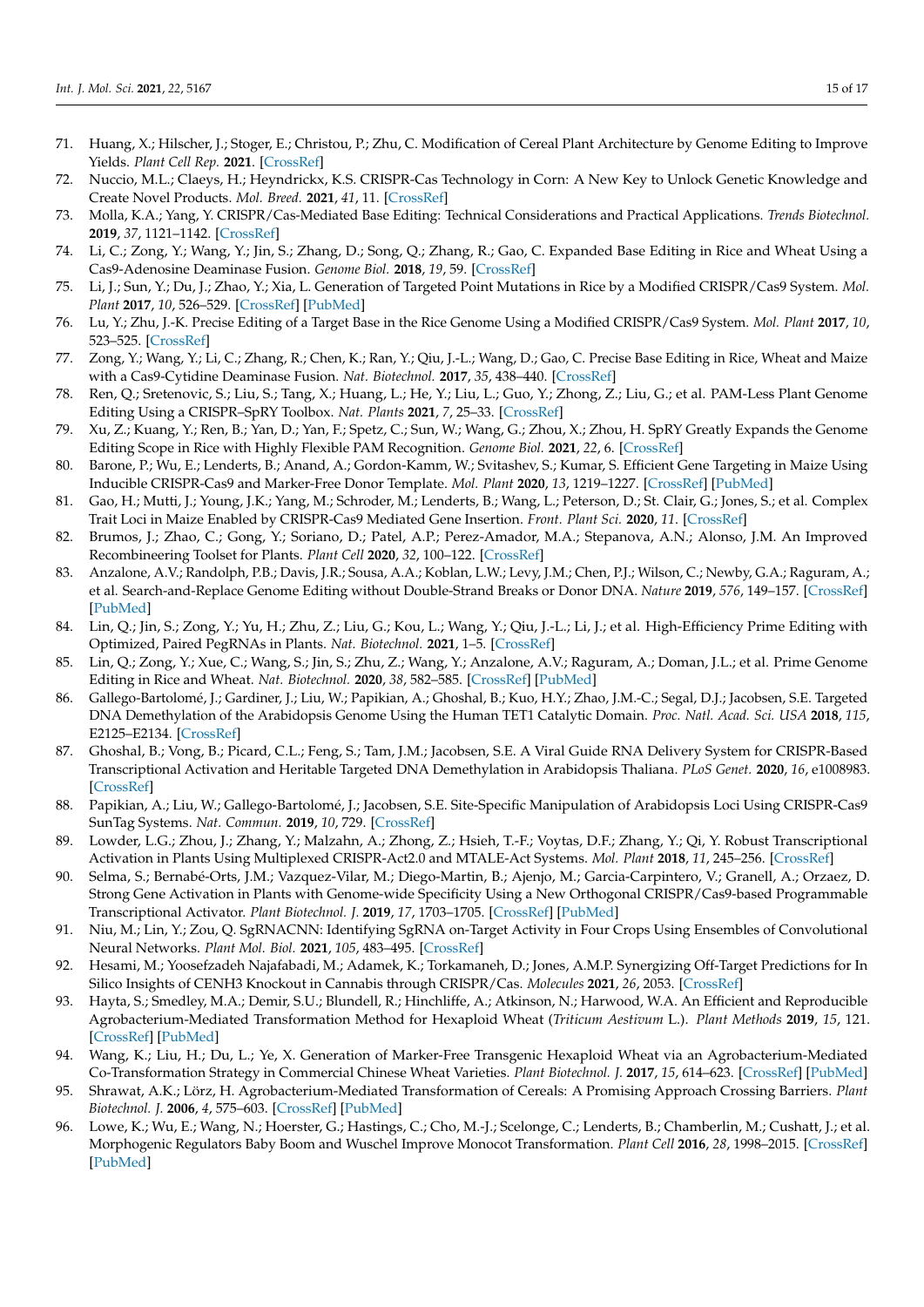- 97. Lowe, K.; La Rota, M.; Hoerster, G.; Hastings, C.; Wang, N.; Chamberlin, M.; Wu, E.; Jones, T.; Gordon-Kamm, W. Rapid Genotype "Independent" Zea Mays L. (Maize) Transformation via Direct Somatic Embryogenesis. *In Vitro Cell. Dev. Biol. Plant* **2018**, *54*, 240–252. [\[CrossRef\]](http://doi.org/10.1007/s11627-018-9905-2)
- <span id="page-15-0"></span>98. Mookkan, M.; Nelson-Vasilchik, K.; Hague, J.; Zhang, Z.J.; Kausch, A.P. Selectable Marker Independent Transformation of Recalcitrant Maize Inbred B73 and Sorghum P898012 Mediated by Morphogenic Regulators BABY BOOM and WUSCHEL2. *Plant Cell Rep.* **2017**, *36*, 1477–1491. [\[CrossRef\]](http://doi.org/10.1007/s00299-017-2169-1) [\[PubMed\]](http://www.ncbi.nlm.nih.gov/pubmed/28681159)
- <span id="page-15-1"></span>99. Debernardi, J.M.; Tricoli, D.M.; Ercoli, M.F.; Hayta, S.; Ronald, P.; Palatnik, J.F.; Dubcovsky, J. A GRF–GIF Chimeric Protein Improves the Regeneration Efficiency of Transgenic Plants. *Nat. Biotechnol.* **2020**, *38*, 1274–1279. [\[CrossRef\]](http://doi.org/10.1038/s41587-020-0703-0)
- <span id="page-15-2"></span>100. Kong, J.; Martin-Ortigosa, S.; Finer, J.; Orchard, N.; Gunadi, A.; Batts, L.A.; Thakare, D.; Rush, B.; Schmitz, O.; Stuiver, M.; et al. Overexpression of the Transcription Factor GROWTH-REGULATING FACTOR5 Improves Transformation of Dicot and Monocot Species. *Front. Plant Sci.* **2020**, *11*, 1389. [\[CrossRef\]](http://doi.org/10.3389/fpls.2020.572319)
- <span id="page-15-3"></span>101. Maher, M.F.; Nasti, R.A.; Vollbrecht, M.; Starker, C.G.; Clark, M.D.; Voytas, D.F. Plant Gene Editing through de Novo Induction of Meristems. *Nat. Biotechnol.* **2020**, *38*, 84–89. [\[CrossRef\]](http://doi.org/10.1038/s41587-019-0337-2) [\[PubMed\]](http://www.ncbi.nlm.nih.gov/pubmed/31844292)
- <span id="page-15-4"></span>102. Hamada, H.; Linghu, Q.; Nagira, Y.; Miki, R.; Taoka, N.; Imai, R. An in Planta Biolistic Method for Stable Wheat Transformation. *Sci. Rep.* **2017**, *7*, 11443. [\[CrossRef\]](http://doi.org/10.1038/s41598-017-11936-0) [\[PubMed\]](http://www.ncbi.nlm.nih.gov/pubmed/28904403)
- <span id="page-15-5"></span>103. Ellison, E.E.; Nagalakshmi, U.; Gamo, M.E.; Huang, P.; Dinesh-Kumar, S.; Voytas, D.F. Multiplexed Heritable Gene Editing Using RNA Viruses and Mobile Single Guide RNAs. *Nat. Plants* **2020**, *6*, 620–624. [\[CrossRef\]](http://doi.org/10.1038/s41477-020-0670-y) [\[PubMed\]](http://www.ncbi.nlm.nih.gov/pubmed/32483329)
- <span id="page-15-6"></span>104. Ma, X.; Zhang, X.; Liu, H.; Li, Z. Highly Efficient DNA-Free Plant Genome Editing Using Virally Delivered CRISPR–Cas9. *Nat. Plants* **2020**, *6*, 773–779. [\[CrossRef\]](http://doi.org/10.1038/s41477-020-0704-5) [\[PubMed\]](http://www.ncbi.nlm.nih.gov/pubmed/32601419)
- <span id="page-15-7"></span>105. Mei, Y.; Beernink, B.M.; Ellison, E.E.; Konečná, E.; Neelakandan, A.K.; Voytas, D.F.; Whitham, S.A. Protein Expression and Gene Editing in Monocots Using Foxtail Mosaic Virus Vectors. *Plant Direct* **2019**, *3*. [\[CrossRef\]](http://doi.org/10.1002/pld3.181) [\[PubMed\]](http://www.ncbi.nlm.nih.gov/pubmed/31768497)
- <span id="page-15-8"></span>106. Meng, D.; Liu, C.; Chen, S.; Jin, W. Haploid Induction and Its Application in Maize Breeding. *Mol. Breed.* **2021**, *41*, 20. [\[CrossRef\]](http://doi.org/10.1007/s11032-021-01204-5)
- <span id="page-15-9"></span>107. Kelliher, T.; Starr, D.; Richbourg, L.; Chintamanani, S.; Delzer, B.; Nuccio, M.L.; Green, J.; Chen, Z.; McCuiston, J.; Wang, W.; et al. MATRILINEAL, a Sperm-Specific Phospholipase, Triggers Maize Haploid Induction. *Nature* **2017**, *542*, 105–109. [\[CrossRef\]](http://doi.org/10.1038/nature20827) [\[PubMed\]](http://www.ncbi.nlm.nih.gov/pubmed/28114299)
- 108. Gilles, L.M.; Khaled, A.; Laffaire, J.-B.; Chaignon, S.; Gendrot, G.; Laplaige, J.; Bergès, H.; Beydon, G.; Bayle, V.; Barret, P.; et al. Loss of Pollen-Specific Phospholipase NOT LIKE DAD Triggers Gynogenesis in Maize. *EMBO J.* **2017**, *36*, 707–717. [\[CrossRef\]](http://doi.org/10.15252/embj.201796603)
- <span id="page-15-10"></span>109. Liu, C.; Li, X.; Meng, D.; Zhong, Y.; Chen, C.; Dong, X.; Xu, X.; Chen, B.; Li, W.; Li, L.; et al. A 4-Bp Insertion at ZmPLA1 Encoding a Putative Phospholipase A Generates Haploid Induction in Maize. *Mol. Plant* **2017**, *10*, 520–522. [\[CrossRef\]](http://doi.org/10.1016/j.molp.2017.01.011)
- <span id="page-15-11"></span>110. Kelliher, T.; Starr, D.; Su, X.; Tang, G.; Chen, Z.; Carter, J.; Wittich, P.E.; Dong, S.; Green, J.; Burch, E.; et al. One-Step Genome Editing of Elite Crop Germplasm during Haploid Induction. *Nat. Biotechnol.* **2019**, *37*, 287–292. [\[CrossRef\]](http://doi.org/10.1038/s41587-019-0038-x)
- <span id="page-15-12"></span>111. Wang, B.; Zhu, L.; Zhao, B.; Zhao, Y.; Xie, Y.; Zheng, Z.; Li, Y.; Sun, J.; Wang, H. Development of a Haploid-Inducer Mediated Genome Editing System for Accelerating Maize Breeding. *Mol. Plant* **2019**, *12*, 597–602. [\[CrossRef\]](http://doi.org/10.1016/j.molp.2019.03.006)
- <span id="page-15-13"></span>112. Budhagatapalli, N.; Halbach, T.; Hiekel, S.; Büchner, H.; Müller, A.E.; Kumlehn, J. Site-Directed Mutagenesis in Bread and Durum Wheat via Pollination by Cas9/Guide RNA-Transgenic Maize Used as Haploidy Inducer. *Plant Biotechnol. J.* **2020**, *18*, 2376–2378. [\[CrossRef\]](http://doi.org/10.1111/pbi.13415)
- <span id="page-15-14"></span>113. Wang, N.; Gent, J.I.; Dawe, R.K. Haploid Induction by a Maize Cenh3 Null Mutant. *Sci. Adv.* **2021**, *7*, eabe2299. [\[CrossRef\]](http://doi.org/10.1126/sciadv.abe2299) [\[PubMed\]](http://www.ncbi.nlm.nih.gov/pubmed/33523932)
- <span id="page-15-15"></span>114. Dong, L.; Li, L.; Liu, C.; Liu, C.; Geng, S.; Li, X.; Huang, C.; Mao, L.; Chen, S.; Xie, C. Genome Editing and Double-Fluorescence Proteins Enable Robust Maternal Haploid Induction and Identification in Maize. *Mol. Plant* **2018**, *11*, 1214–1217. [\[CrossRef\]](http://doi.org/10.1016/j.molp.2018.06.011) [\[PubMed\]](http://www.ncbi.nlm.nih.gov/pubmed/30010025)
- <span id="page-15-16"></span>115. Xu, J.; Yin, Y.; Jian, L.; Han, B.; Chen, Z.; Yan, J.; Liu, X. Seeing Is Believing: A Visualization Toolbox to Enhance Selection Efficiency in Maize Genome Editing. *Plant Biotechnol. J.* **2021**. [\[CrossRef\]](http://doi.org/10.1111/pbi.13575) [\[PubMed\]](http://www.ncbi.nlm.nih.gov/pubmed/33660393)
- <span id="page-15-17"></span>116. Torti, S.; Schlesier, R.; Thümmler, A.; Bartels, D.; Römer, P.; Koch, B.; Werner, S.; Panwar, V.; Kanyuka, K.; von Wirén, N.; et al. Transient Reprogramming of Crop Plants for Agronomic Performance. *Nat. Plants* **2021**, *7*, 159–171. [\[CrossRef\]](http://doi.org/10.1038/s41477-021-00851-y) [\[PubMed\]](http://www.ncbi.nlm.nih.gov/pubmed/33594264)
- 117. Demirer, G.S.; Silva, T.N.; Jackson, C.T.; Thomas, J.B.; Ehrhardt, D.W.; Rhee, S.Y.; Mortimer, J.C.; Landry, M.P. Nanotechnology to Advance CRISPR–Cas Genetic Engineering of Plants. *Nat. Nanotechnol.* **2021**, *16*, 243–250. [\[CrossRef\]](http://doi.org/10.1038/s41565-021-00854-y)
- 118. Hesami, M.; Jones, A.M.P. Application of Artificial Intelligence Models and Optimization Algorithms in Plant Cell and Tissue Culture. *Appl. Microbiol. Biotechnol.* **2020**, *104*, 9449–9485. [\[CrossRef\]](http://doi.org/10.1007/s00253-020-10888-2)
- 119. Hesami, M.; Alizadeh, M.; Naderi, R.; Tohidfar, M. Forecasting and Optimizing Agrobacterium-Mediated Genetic Transformation via Ensemble Model- Fruit Fly Optimization Algorithm: A Data Mining Approach Using Chrysanthemum Databases. *PLoS ONE* **2020**, *15*, e0239901. [\[CrossRef\]](http://doi.org/10.1371/journal.pone.0239901) [\[PubMed\]](http://www.ncbi.nlm.nih.gov/pubmed/32997694)
- 120. Kaur, P.; Gupta, R.C.; Dey, A.; Malik, T.; Pandey, D.K. Optimization of Salicylic Acid and Chitosan Treatment for Bitter Secoiridoid and Xanthone Glycosides Production in Shoot Cultures of Swertia Paniculata Using Response Surface Methodology and Artificial Neural Network. *BMC Plant Biol.* **2020**, *20*, 225. [\[CrossRef\]](http://doi.org/10.1186/s12870-020-02410-7)
- <span id="page-15-18"></span>121. García-Pérez, P.; Lozano-Milo, E.; Landín, M.; Gallego, P.P. Combining Medicinal Plant In Vitro Culture with Machine Learning Technologies for Maximizing the Production of Phenolic Compounds. *Antioxidants* **2020**, *9*, 210. [\[CrossRef\]](http://doi.org/10.3390/antiox9030210) [\[PubMed\]](http://www.ncbi.nlm.nih.gov/pubmed/32143282)